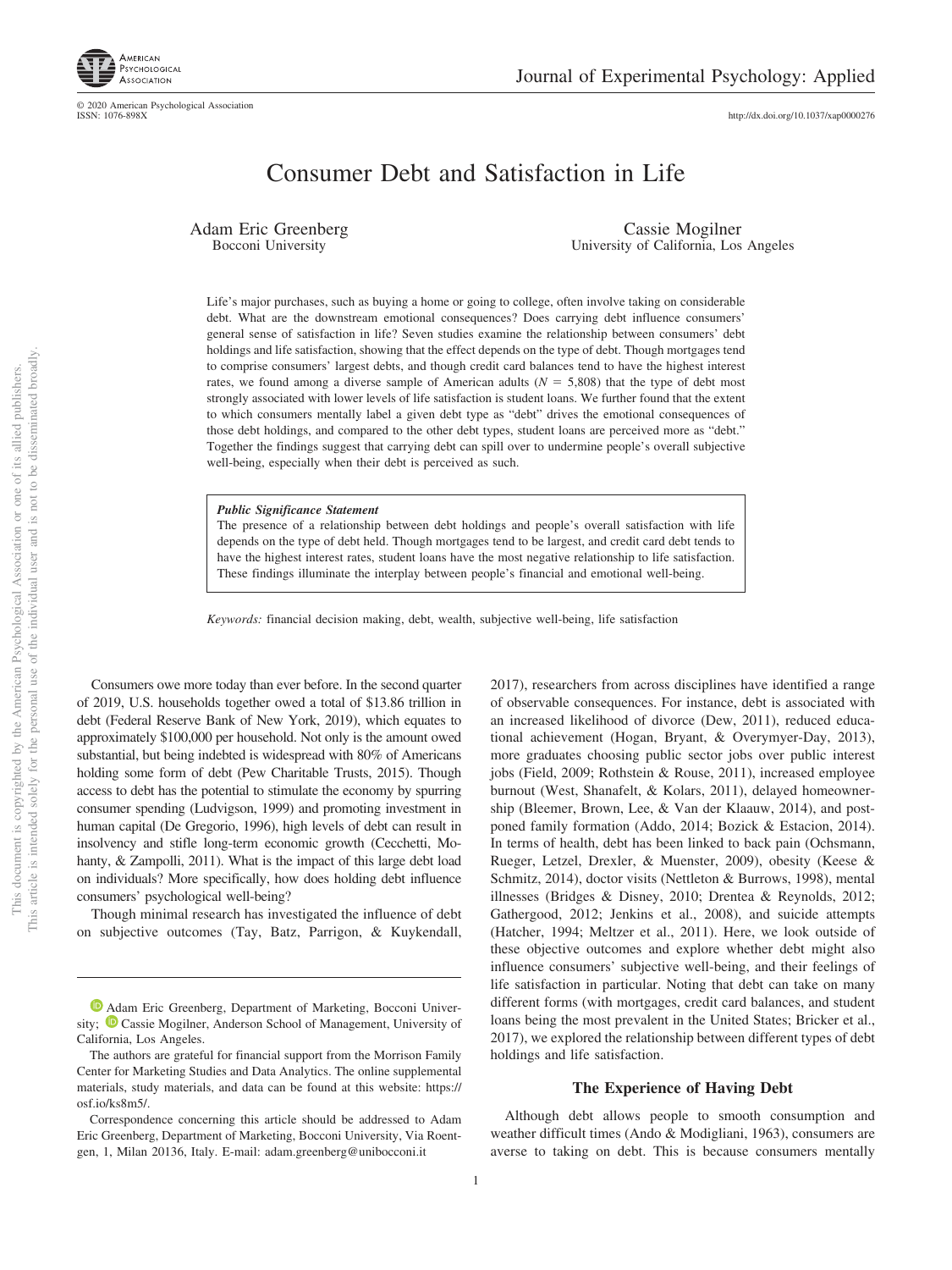account for debt as losses and have a strong preference to keep their finances in the "black" rather than in the "red" (Meissner, 2016; Prelec & Loewenstein, 1998). It is this debt aversion that leads some students and their families to forgo borrowing funds for college in spite of the future career opportunities that educational attainment potentially affords (Burdman, 2005; Callender & Jackson, 2005; Callender & Mason, 2017).

Not only are consumers averse to taking on debt, they also exhibit debt aversion when managing their debts. In particular, the strategies consumers employ to repay their debts highlight their strong inclination to hold as few debts as possible. Normatively, when repaying debts, consumers should begin with those that have the highest interest rates, because compound interest is what causes debt balances to grow. Yet, rather than working toward reducing the total amount within their higher priced debts, consumers often work to reduce their total number of debts by repaying the smallest debts first (Amar, Ariely, Ayal, Cryder, & Rick, 2011; Brown & Lahey, 2015), especially when they have few debts (Besharat, Carrillat, & Ladik, 2014). Even though it is costlier not to pay down high-interest debts, consumers are more motivated to close their debt accounts (Gal & McShane, 2012) and typically concentrate repayment toward a single account (Kettle, Trudel, Blanchard, & Häubl, 2016). The debt literature nicely documents consumers' aversion to taking on debt and the associated strategies used to repay their debt, yet it does not speak to whether and how this aversion carries over to influence consumers' overall emotional well-being when holding debt. The current research thus examines the link between debt holdings and subjective well-being.

Subjective well-being "is defined as people's overall evaluations of their lives and their emotional experiences" (Diener et al., 2017, p. 87). Also referred to as "happiness" by laypeople and in the literature, subjective well-being pervades people's thoughts (Freedman, 1978) and pursuits (Diener, Suh, Smith, & Shao, 1995), and it drives consumer choice (Mogilner, Aaker, & Kamvar, 2012; Taquet, Quoidbach, de Montjoye, Desseilles, & Gross, 2016). Increased subjective well-being is a worthwhile pursuit, affording such benefits as greater perspective (Labroo & Patrick, 2009), success (Lyubomirsky, King, & Diener, 2005), health (Stone et al., 1994), and longevity (Diener & Chan, 2011). In this research, we measure subjective well-being along one of its principal components: reported satisfaction in life (Diener, Emmons, Larsen, & Griffin, 1985).

The literature documents the overarching determinants of subjective well-being as threefold (Lyubomirsky, Sheldon, & Schkade, 2005): inherited temperament (Lykken & Tellegen, 1996; Nes & Røysamb, 2015), intentional thinking and behavior (Baumeister, Vohs, Aaker, & Garbinsky, 2013; Bhattacharjee & Mogilner, 2013; Etkin & Mogilner, 2016; Labroo, Mukhopadhyay, & Dong, 2014; Mogilner, 2010), and life circumstances (Fujita & Diener, 2005; Lucas, 2007). A particularly notable life circumstance that motivates many is one's level of wealth (Hershfield, Mogilner, & Barnea, 2016; Whillans, Weidman, & Dunn, 2016). Consequently, a large body of work has examined the relationship between wealth and subjective well-being (e.g., Aknin, Norton, & Dunn, 2009; Boyce, Brown, & Moore, 2010; Diener & Biswas-Diener, 2002; Diener, Ng, Harter, & Arora, 2010; Diener & Oishi, 2000; Diener, Sandvik, Seidlitz, & Diener, 1993; Easterlin, McVey, Switek, Sawangfa, & Zweig, 2010; Frank, 1999; Frey & Stutzer, 2000; Kahneman & Deaton, 2010; Kahneman, Krueger, Schkade, Schwarz, & Stone, 2006; McBride, 2001). Much of this research, however, has operationalized wealth in terms of income—even though wealth is as much a function of one's debts as one's assets. Appropriately, when individuals assess their own wealth, debt holdings are a key input (Greenberg, 2013; Sussman & Shafir, 2012). In this research, we thus focus on the role of debt and examine whether and how carrying debt influences subjective well-being. Building on a recent meta-analysis that documented a small negative correlation (Tay et al., 2017), we test the relationship in a larger and more diverse sample of American adults, and further examine which types of debt relate to consumers' satisfaction with life and why.

### **Perceiving Debt as "Debt"**

There are different types of debt. In the United States, mortgages, credit cards, and student loans are the most prevalent (Bricker et al., 2017). Among American households, 41.9% have a mortgage, 43.9% have credit card debt, and 22.4% have student loans (Bricker et al., 2017). The prevalence of credit card debt is similar for baby boomers (41%), Generation Xers (44%), and millennials (39%), but millennials are 70% less likely to have mortgages and are 37% more likely to have student debt than members of Generation X (Pew Charitable Trusts, 2015).

Many American consumers have debt, and these debt types differ along a number of financial dimensions. Mortgage balances are typically much larger than student loan amounts and credit card balances (Pew Charitable Trusts, 2015). Credit cards (average annual percentage rate  $[APR] = 16\%$  to 17%; Board of Governors of the Federal Reserve System, 2019), on the other hand, tend to have significantly higher interest rates than either mortgages (average  $APR = 4\%$  to 5%; Freddie Mac, 2019) or student loans (average APR =  $5.05\%$  to 7.60%; Federal Student Aid, 2019). Given that the total amount of debt and the price of holding the debt are what determine consumers' current and future available resources, it would be reasonable to expect that carrying debt with an especially high balance (e.g., mortgages) or an especially high interest rate (e.g., credit cards) would be most strongly tied to subjective well-being.

We propose, however, that beyond the financial attributes of these debt types, there may also be important differences in the way people think about these different types of debt (Greenberg & Hershfield, 2019a, 2019b; Greenberg, Sussman, & Hershfield, 2020; Peñaloza & Barnhart, 2011). To explore how consumers perceive these debt types, we conducted an open-ended study asking people ( $N = 98$ ; 65.3% female,  $M_{\text{age}} = 37.20$ ,  $SD = 8.75$ ; incomes  $$15,000 - $150,000 +; M<sub>income</sub> = $86,530, SD =$ \$39,770) with mortgages, student loans, and credit card balances to write a paragraph about each debt. A reading of participants' responses produced an interesting insight: despite being their largest debt, some people do not view their mortgage as a debt at all. Instead, mortgages were at times described as a means to own and live in their homes, and as investments. In contrast, student loans were clearly perceived as debt and made people feel indebted. Though some viewed their education and the associated debt as worthwhile, many described their student loans as an unnecessary burden and regretted taking them on. One participant's response highlights this key difference: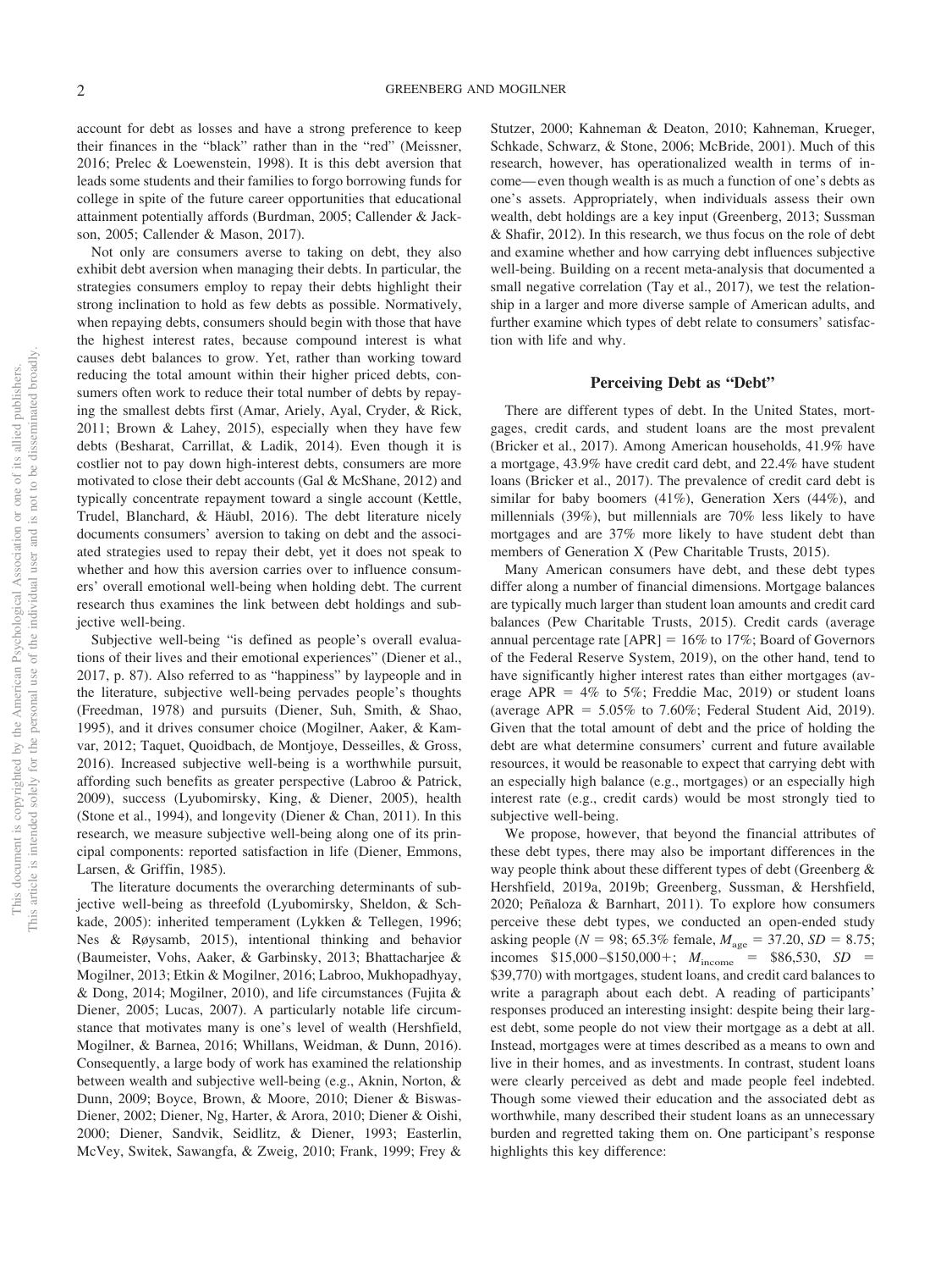My family has a mortgage which to me really isn't debt but more of an investment. I used to feel the same about student loans until you end up having a degree but unable to find a career in your field. Then, it's just horrible debt.

Even though mortgages, credit card balances, and student loans are certainly all forms of debt, which the dictionary defines as, "That which is owed or due; anything (money, goods, or service) which one person is under obligation to pay or render to another" ("Debt," n.d.), they may vary in whether consumers perceive them as such. We examine whether debt types differ in the extent to which consumers mentally label them as "debt," as well as whether this influences the associated relationship between debt and wellbeing.

What are the implications for perceiving oneself as carrying debt? Research on interpersonal relationships has explored the closely related construct of indebtedness, which is defined as a "state of obligation to repay another" (Greenberg, 1980, p. 4; see also Fredrickson, 2004; Shumaker & Jackson, 1979; Watkins, Scheer, Ovnicek, & Kolts, 2006). Like gratitude, indebtedness involves being a beneficiary. However, whereas gratitude evokes positive feelings about the benefactor, indebtedness invokes the norm of reciprocity, shifting the focus toward the burden of repayment (Algoe, Gable, & Maisel, 2010; Greenberg, 1980; Tsang, 2006). Consequently, being indebted is associated with a host of negative feelings, including guilt, uncertainty, incompetence, and reduced freedom of action (Eisenberg, 1983; Fredrickson, 2004; Greenberg & Shapiro, 1971; Greenberg & Westcott, 1983; Mauss, 2002; Shumaker & Jackson, 1979; Watkins et al., 2006). Extending from the context of relationships to markets, we propose that perceiving oneself as being in debt will likely undermine one's subjective well-being.

Because feeling indebted involves a focus on repayment, debt types that heighten focus on repayment (rather than consumption) may be more subject to being mentally labeled as debt. Indeed, the schedule for payment and consumption are not always aligned, and consumers feel great pain from having to continue paying for a product when they are no longer consuming the product (Gourville & Soman, 1998; Greenberg & Hershfield, 2016; Patrick & Park, 2006; Prelec & Loewenstein, 1998; Rick, Cryder, & Loewenstein, 2008; Soman & Gourville, 2001; Xie & Shugan, 2001). This desire to synchronize payment and consumption is evident in consumer behavior. For instance, consumers prioritize paying off debts for purchases made in the distant past (Besharat, Varki, & Craig, 2015) and prefer payment options that align payments with the duration of the purchase's benefits (Auh, Shih, & Yoon, 2008; Hirst, Joyce, & Schadewald, 1994). Based on this insight, we explore whether debt types accrued for purchases that are no longer being consumed while obligation for repayment continues are more likely to be mentally labeled as debt. In particular, because student loans are necessarily paid after schooling has been completed, people may be more likely to mentally label their student loans as debt. In contrast, because mortgage holders face their mortgage payments while living in their homes, people may be less likely to mentally label their mortgages as debt. Lastly, because credit card balances are accrued for a mixture of purchase types (i.e., some for current and some for past consumption), the extent to which credit card balances will be mentally labeled as debt is unclear.

Though debt is publicly blamed as a source of financial strain (Archuleta, Dale, & Spann, 2013; Facebook IQ, 2016), and economic hardship undermines subjective well-being (Deaton, 2012), we propose that the negative influence of debt holdings on consumers' subjective well-being will depend on whether consumers mentally label that type of debt as "debt."

## **Overview of Studies**

We conducted seven studies to examine the relationship between consumers' debt holdings and life satisfaction for the three primary debt types: mortgages, credit card balances, and student loans. Studies 1A–D tested the relationship among diverse samples of American adults. Three subsequent studies explored the role of mentally labeling the debt as "debt." In particular, Study 2 examined the extent to which people perceive the various types of debt as "debt." Studies 3 and 4 relied on mental simulation manipulations to gain causal evidence for the observed effects. The online supplemental materials, study materials, and all of our data are available at this website: https://osf.io/ks8m5/. This research was approved by the Institutional Review Board at the University of California, Los Angeles.

# **Studies 1A–D: Debt and Life Satisfaction by Debt Type**

Four studies among different participant samples examined the relationship between consumers' three primary types of debt holdings (mortgages, credit card balances, and student loans) and life satisfaction. Here, we describe and report the studies together for the sake of brevity and extracting the key learnings from the data. The online supplemental materials contain detailed descriptions of the methods and results for each of these studies separately.

## **Method**

We analyzed data from a total of 5,808 adults in the United States (Study 1A:  $N = 3,793$ ; Study 1B:  $N = 494$ ; Study 1C:  $N =$ 985; Study 1D:  $N = 536$ ). See Table 1 for detailed information about participant demographics and key financial variables across studies.

Study 1A used a publicly available dataset from Midlife in the United States, a nationally representative survey of older adults in the United States that was designed to track the nation's health and well-being over time. We analyzed the second wave of data collected in 2004–2006, which included measures of debt holdings and life satisfaction (Brim, Ryff, & Kessler, 2004). To include a younger population, in Studies 1B and 1C, we recruited participants from Amazon's Mechanical Turk. To further assess generalizability, Study 1D recruited adults through a local participant pool administered by a university behavioral lab.

Debt holdings were assessed using open-ended responses. In Study 1A, participants were asked to write the amount they owed for a series of items, including home mortgage, credit card accounts, and educational loans. In Study 1B, participants wrote their current total levels of debt (in dollars) for mortgages, credit cards, and student loans. In Study 1C, participants first indicated which of the three debt types they had and whether they were personally responsible for each's repayment, and then wrote how much they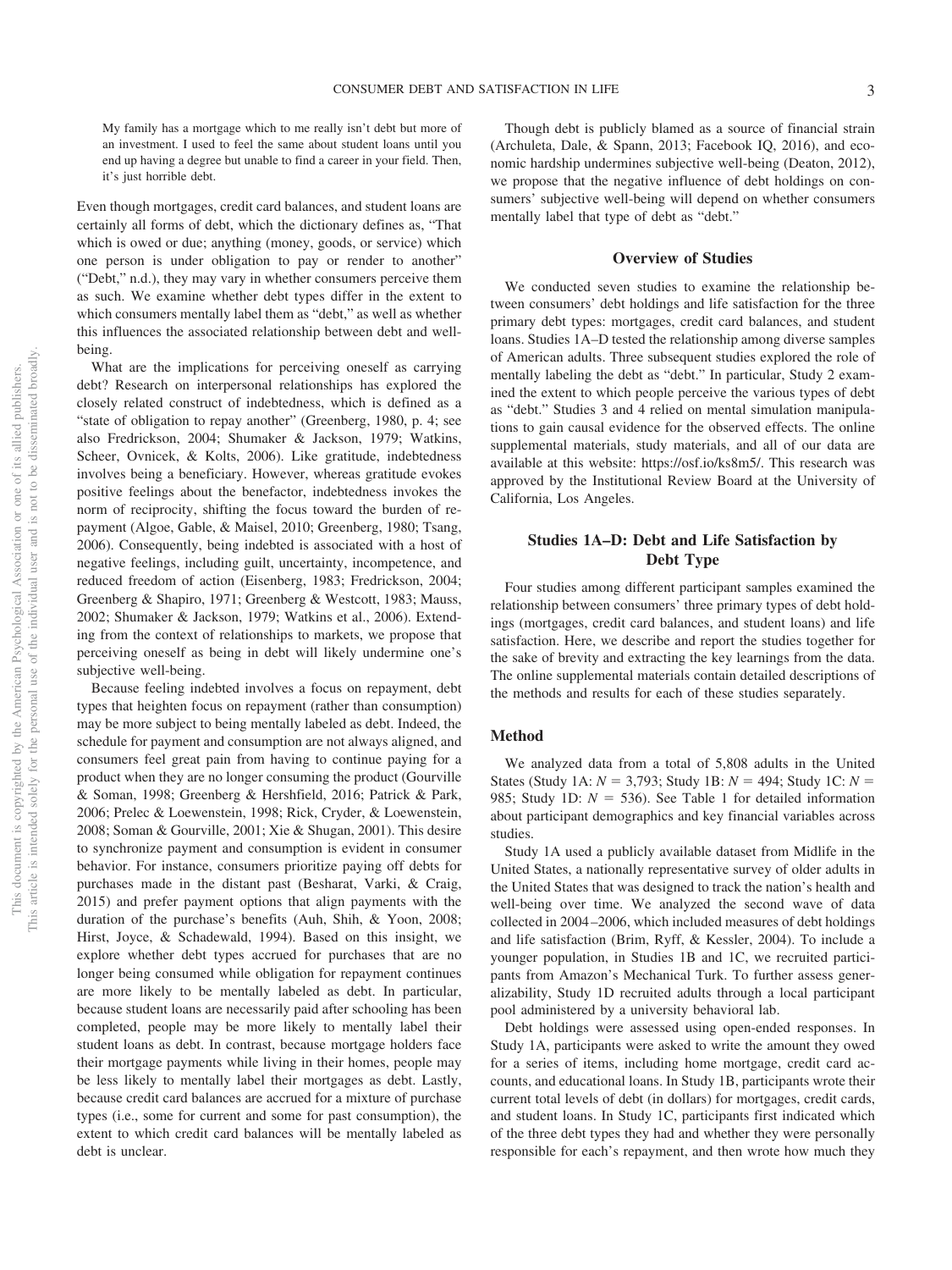| Table 1                                                           |  |
|-------------------------------------------------------------------|--|
| Participant Demographics and Financial Information Across Studies |  |

|                                          |                           |                         |                         | Study (sample)                 |                          |                        |                        |
|------------------------------------------|---------------------------|-------------------------|-------------------------|--------------------------------|--------------------------|------------------------|------------------------|
| Demographic and<br>financial information | 1A (MIDUS.<br>$N = 3.793$ | 1B (MTurk.<br>$N = 494$ | 1C (MTurk.<br>$N = 985$ | 1D (local sample,<br>$N = 536$ | 2 (MTurk.<br>$N = 1,008$ | 3 (MTurk.<br>$N = 901$ | 4 (MTurk,<br>$N = 603$ |
| Income, $M$                              | \$71,364                  | \$52,936                | \$53,211                | \$96,183                       | \$61,529                 | \$64,512               | \$65,396               |
| Income, range                            | $$0 - 300,000 +$          | $$0-120,000+$           | $$0-120,000+$           | $$0 - 200,000 +$               | $$0-200,000+$            | $$0-200,000+$          | $$0 - 200,000 +$       |
| Age, $M$                                 | 56.09                     | 34.47                   | 36.07                   | 37.04                          | 34.88                    | 40.22                  | 39.55                  |
| Age, range                               | $32 - 84$                 | $18 - 75$               | $18 - 77$               | $18 - 78$                      | $18 - 77$                | $19 - 78$              | $19 - 82$              |
| $%$ Female                               | 55.1                      | 37.7                    | 47.9                    | 66.6                           | 58.4                     | 47.3                   | 47.9                   |
| $%$ Own house                            |                           |                         | 42.9                    | 50.0                           | 48.2                     | 58.7                   |                        |
| % Attended college                       |                           |                         |                         | 87.3                           | 74.1                     | 81.9                   | 86.2                   |
| % Had credit card                        |                           |                         |                         | 86.8                           | 87.3                     | 84.1                   |                        |
| Mortgage debt, $M$                       | \$65,434                  | \$38,038                | \$37,287                | \$22,533                       |                          |                        |                        |
| % Have mortgage debt                     | 53.9                      | 26.7                    | 30.3                    | 27.6                           |                          | 42.2                   |                        |
| Credit card debt. M                      | \$4,033                   | \$4,136                 | \$3,110                 | \$1,332                        |                          |                        |                        |
| % Have credit card debt                  | 54.0                      | 53.8                    | 60.7                    | 36.0                           |                          | 58.6                   |                        |
| Student loan debt, M                     | \$1,479                   | \$11,745                | \$12,163                | \$9,041                        |                          |                        |                        |
| % Have student loan debt                 | 8.3                       | 37.2                    | 38.5                    | 24.4                           |                          | 32.7                   | 33.8                   |

Note. MIDUS = Midlife in the United States; MTurk = Amazon Mechanical Turk. Cells marked with a hyphen indicate that data were unavailable to calculate the given statistic.

owed (in dollars) for these debts. In Study 1D, participants first reported whether they owned a house, attended college, or had a credit card before completing the same measures as in Study 1C.

Subjective well-being was assessed with self-reported life satisfaction. In Study 1A, participants answered on a scale from 0 (*the worst*) to 10 (*the best*), "How would you rate your life overall these days?" (Prenda & Lachman, 2001). In Studies 1B–D, participants completed the five-item Satisfaction With Life Scale (e.g., "I am completely satisfied with my life";  $1 =$  *strongly disagree*,  $7 =$ *strongly agree*; Diener et al., 1985).

## **Results and Discussion**

Table 2 summarizes the results of Studies 1A–D. In every study, we observed a significant negative relationship between having student loans (as well as the amount of student loans individuals had) and life satisfaction. On the other hand, the effects of mortgage debt and credit card debt were inconsistent and varied across studies.

To synthesize the results across the four studies, we computed average effect sizes (i.e., regression coefficients; Harbord & Higgins, 2008) across the correlational studies. We conducted these analyses within each debt type and across four specifications: having debt, amount of debt, without controls, and controlling for income and age (which are pertinent for debt holdings and related to life satisfaction; Baird, Lucas, & Donnellan, 2010; Kahneman & Deaton,  $2010$ <sup>1</sup>. The synthesized results revealed a significant negative relationship between student loan debt and life satisfaction, both for having student loan debt (estimate  $=$  -.37, *SE* =  $.06, p = .008$ ) and for the amount of student loan debt (estimate  $= -0.007$ , *SE*  $= 0.002$ ,  $p = 0.020$ . Analyses controlling for income and age yielded similar results (having student loans: estimate  $= -0.29$ , *SE* = .06, *p* = .016; amount of student loans: estimate  $= -0.006$ , *SE* = .001, *p* = .010). In contrast, the results revealed a nonsignificant relationship between mortgage debt and life satisfaction across all specifications (having a mortgage: estimate = .47,  $SE = .30$ ,  $p = .218$ ; having a mortgage with controls:

estimate = .27,  $SE = .19$ ,  $p = .262$ ; mortgage amount: estimate =  $.002, \, SE = .001, \, p = .201; \, \text{mortgage amount with controls:}$ estimate  $\leq$  .001, *SE*  $\leq$  .001, *p* = .305). The results also yielded a nonsignificant relationship between credit card debt and life satisfaction across all specifications (having a credit card balance: estimate  $= -10$ , *SE* = .12, *p* = .452; having a credit card balance with controls: estimate  $= -0.09$ ,  $SE = 0.09$ ,  $p = 0.389$ ; credit card balance amount: estimate  $= -0.009$ ,  $SE = 0.008$ ,  $p = 0.334$ ; credit card balance amount with controls: estimate  $= -.009$ ,  $SE = .007$ ,  $p = .244$ ).

The results of Studies 1A–D revealed a consistent significant negative relationship between carrying debt and life satisfaction, but primarily for one type of debt: student loans. Even though mortgages tend to be the largest form of debt and credit cards tend to have the highest interest rates, we found that holding these types of debt has a small or null effect on overall satisfaction in life. Given that it does not seem to be the financial attributes of the debt types that determine their role in subjective well-being, in the next study, we investigated how consumers perceive these different debt types and the extent to which they mentally label each as "debt."

## **Study 2: Mentally Labeling Debt as "Debt"**

The findings of Studies 1A–D suggest that the relationship between debt holdings and subjective well-being varies by debt type. In particular, student loans showed a consistent significant negative relationship between carrying debt and life satisfaction. To understand why the effects differ across debt types, Study 2 explored how consumers perceive mortgages, credit card balances, and student loans. The study allowed us to examine the extent to which consumers mentally label each debt type as "debt."

<sup>&</sup>lt;sup>1</sup> The results are substantively similar when we additionally control for being employed, married, and number of children.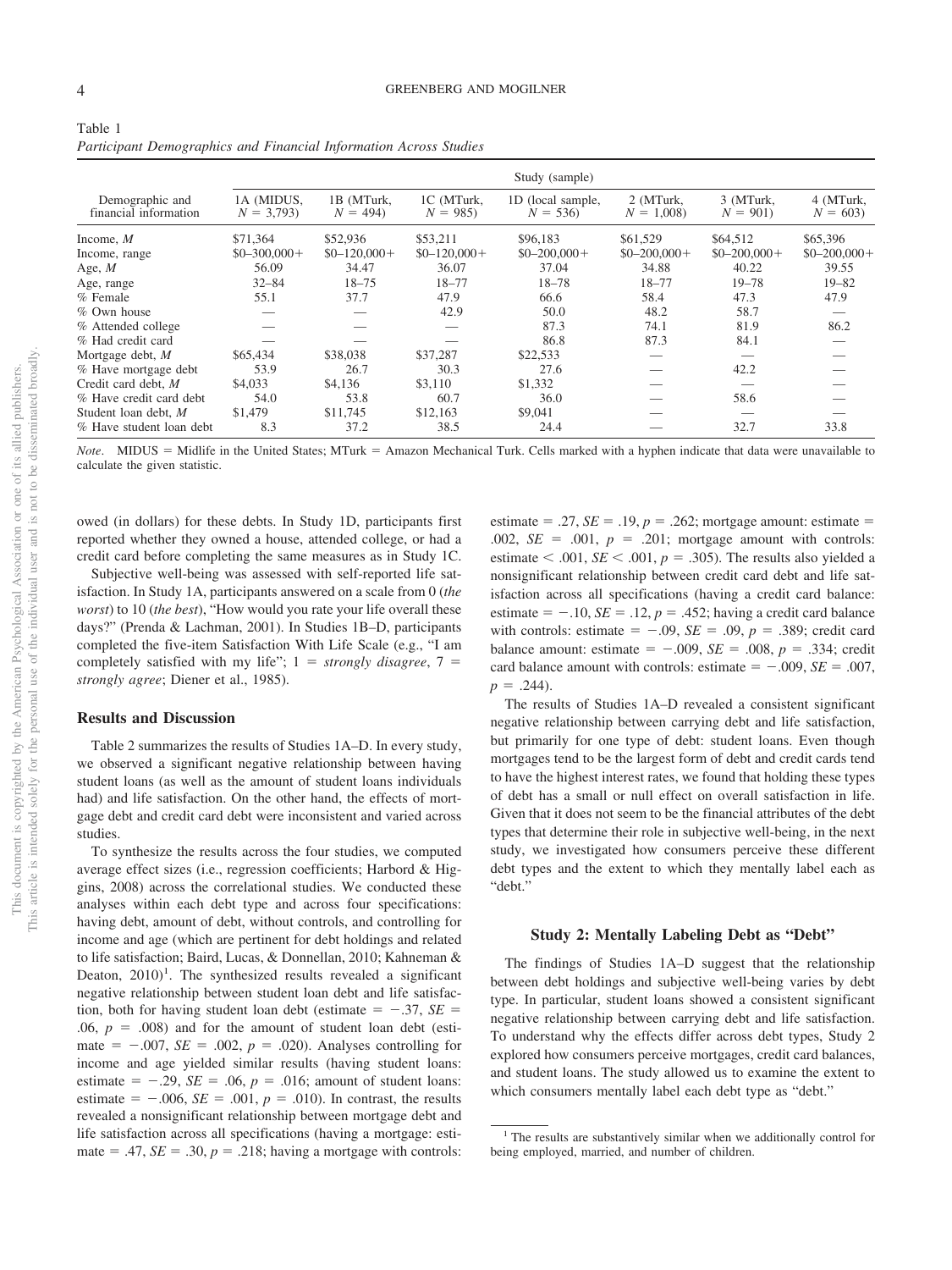|                          | ï                   |
|--------------------------|---------------------|
|                          |                     |
|                          | j                   |
|                          | Ó                   |
| ֠<br>í                   | ł                   |
| í<br>j<br>j              |                     |
| Ś                        | ł                   |
| ļ                        |                     |
| ï                        |                     |
|                          | T                   |
|                          | i<br>ì              |
|                          | Ï                   |
|                          | Í                   |
|                          |                     |
|                          |                     |
| J<br>ł                   |                     |
| $\overline{\phantom{a}}$ |                     |
|                          | i                   |
|                          | ļ                   |
|                          |                     |
| i<br>Ľ,                  |                     |
|                          | í                   |
| i                        |                     |
| j                        | ì                   |
|                          | i                   |
| ∩ne                      |                     |
|                          |                     |
|                          | ï                   |
|                          |                     |
| į                        |                     |
| ١                        |                     |
|                          |                     |
| ior                      |                     |
| ١                        | ţ                   |
| j                        |                     |
| ł                        |                     |
|                          | CO COM              |
|                          | ξ                   |
| l                        | ì                   |
|                          | j<br>j              |
|                          |                     |
|                          |                     |
| į                        |                     |
| cal                      |                     |
|                          |                     |
|                          |                     |
| i<br>ï<br>l              |                     |
| J<br>Ϊ                   |                     |
| I<br>j<br>ì              | ţ                   |
| ł<br>J                   |                     |
|                          |                     |
| こくこう                     | š                   |
|                          |                     |
|                          |                     |
|                          |                     |
|                          | c                   |
|                          |                     |
| <b>Can</b>               | $\geq$              |
|                          | į                   |
|                          |                     |
| i                        |                     |
|                          | $\overline{c}$      |
| <b>C</b>                 |                     |
|                          |                     |
|                          |                     |
|                          |                     |
|                          |                     |
|                          |                     |
|                          | いきくこう               |
| Å<br>š                   | j                   |
|                          |                     |
|                          |                     |
| j                        | .<br>E<br>į.        |
|                          |                     |
|                          | i                   |
| 5<br>¢                   | $\overline{ }$<br>í |
|                          |                     |
| Ē<br>₿                   |                     |
| ł<br>χj<br>j             | ∸                   |
|                          | ł<br>j              |
|                          | ź                   |
|                          | ï<br>ï              |
| nvri<br>í                |                     |
| I                        |                     |
|                          | j<br>j              |
|                          |                     |
| ł                        | ì                   |
| j                        | j                   |
|                          | l                   |
| ċ                        |                     |
| ä                        |                     |
| ś                        |                     |
|                          |                     |
| ĭ                        |                     |
| ١                        |                     |
|                          |                     |
|                          | ţ<br>J              |
|                          | ĵ                   |
| i                        |                     |
| į                        |                     |
| ŀ<br>į                   |                     |
|                          |                     |
|                          | 11C<br>i            |

|             | $H_{L1}$        |
|-------------|-----------------|
|             | Į               |
|             | I               |
|             | j<br>I          |
|             | i               |
|             | j               |
|             | י               |
|             | $\sqrt{2}$<br>İ |
| l<br>-<br>F |                 |

|                                                                                                                                           |              |                                                                 |                         |                                 | Study (sample)                  |                                                                                    |                                      |                                                                                                                                       |                           |                              |
|-------------------------------------------------------------------------------------------------------------------------------------------|--------------|-----------------------------------------------------------------|-------------------------|---------------------------------|---------------------------------|------------------------------------------------------------------------------------|--------------------------------------|---------------------------------------------------------------------------------------------------------------------------------------|---------------------------|------------------------------|
|                                                                                                                                           |              | 1A (MIDUS, $N = 3,793$ )                                        | 1B (MTurk, $N = 494$ )  |                                 |                                 | 1C (MTurk, $N = 985$ )                                                             |                                      | 1D (local sample, $N = 536$ )                                                                                                         |                           | Synthesized                  |
| Debt holding                                                                                                                              | Having       | Amount                                                          | Having                  | Amount                          | Having                          | Amount                                                                             | Having                               | Amount                                                                                                                                | Having                    | Amount                       |
| Student debt                                                                                                                              |              | $-45 \left( \leq 0.01 \right)^*$ $-0.011 \left( .001 \right)^*$ | $-.33(.039)*$           | $006(0.021)^*$                  | $.25(.020)$ <sup>*</sup>        | $0.004$ $(0.052)^{t}$                                                              | $-.46(.001)*$                        | $-.008 < .001$ <sup>*</sup>                                                                                                           | $-.37(.008)$ <sup>*</sup> | $-0.007$ $(.020)^*$          |
| Control for income, age $-29$ (.003)*                                                                                                     |              | $-0.009$ $(.003)$ *                                             | $.42(007)$ <sup>*</sup> | $-0.008$ $(0.001)$ <sup>*</sup> | .25(.025)                       |                                                                                    | $-.25(.058)$ <sup>†</sup>            | $-.006(.001)$                                                                                                                         | $-29(.016)$               | $-0.006$ $(.010)^*$          |
| Mortgage debt                                                                                                                             | $-.04(.375)$ | .000(.641)                                                      | 22 (< 001)              | $.005 \, (< 001)$               | $.72 \, (< 0.001)$ <sup>*</sup> |                                                                                    | .02(.927)                            |                                                                                                                                       |                           |                              |
| Control for income, age                                                                                                                   | .00(.948)    | $-000(0.742)$                                                   | .73 (< 001)             | .002(.016)                      | $.49 (< 0.01$ <sup>*</sup>      | $-0.004$ $(.020)^*$<br>$.004$ $(<.001)^*$<br>$.002$ $(.023)^*$<br>$-0.05$ $(.507)$ |                                      | $-0.000$ $(.867)$<br>$-0.000$ $(.710)$<br>$-0.040$ $(.004)^*$                                                                         | $47(.218)$<br>$27(.262)$  | $.002(.201)$<br>$.000(.305)$ |
| Credit card debt                                                                                                                          |              | $-37 (< 001)^*$ $-010 (< 001)$                                  | .00(.962)               | .003(.418)                      | .12(.280)                       |                                                                                    | $-0.09$ $(.496)$<br>$-0.08$ $(.498)$ |                                                                                                                                       | $-10(452)$                | $-009(0.334)$                |
| Control for income, age $-27 \le 0.001$ , $-0.08 \le 0.005$ ,                                                                             |              |                                                                 | .03(.825)               | 003 (.326)                      | 09(0.384)                       | .020(.026)                                                                         | $-.06(.561)$                         | (0.101, 0.017)                                                                                                                        | (0.389)                   | $-009(0.244)$                |
| the famous of the famous continues in a second continues of the continues.<br><i>Note</i> . MIDUS = Midlife in the United States; MTurk = |              |                                                                 | <b>SCORE</b>            |                                 |                                 |                                                                                    |                                      | Amazon Mechanical Turk. Values represent unstandardized regression coefficients for debt amounts (in thousands of dollars), with life |                           |                              |

satisfaction as the dependent variable. *p* values are in parentheses.

 $^{\dagger} p < .10.$ 

 $p < 0.05$ .

## **Method**

A sample of 1,008 adults was recruited via Amazon Mechanical Turk to complete the survey in exchange for \$1. These individuals (58.4% female) represented a range of ages (ages  $18-77$ ,  $M_{\text{age}} =$ 34.88,  $SD = 11.21$ ) and income levels (incomes  $$0 - $200,000 +;$  $M_{\text{income}}$  = \$61,529, *SD* = \$42,230). The target sample size (1,000) was determined before data collection began. Thirty-five additional respondents completed the survey without payment, and 27 respondents were dropped based on duplicate IP addresses.

To assess perceptions of debt among relevant debt holders, participants first indicated whether they owned a house, attended college, and/or had a credit card. If they answered "yes," they then indicated whether they had a mortgage, student loans, or a credit card balance. If they did have the debt, they were instructed to write a paragraph about their associated "thoughts and feelings." Note that participants could be asked to write paragraphs about zero, one, two, or all three debt types, depending on which debt types they had. The order in which they were asked about each of the three debt types was randomized.

Then, for each debt type, participants were presented with a list of items (e.g., "fair," "reflects who you are," "a choice you made") and asked to rate the extent to which they perceive their mortgage/ credit card balance/student loans as each  $(1 = not at all, 7 = very$ *much*). Among these measures was our focal item that asked participants to rate the extent to which they perceived their mortgage/credit card/student loans as "debt"  $(1 = not at all, 7 = very$ *much*).

## **Results and Discussion**

Of the respondents in the study, 36.2% reported having mortgage debt (48.2% owned a house), 37.6% reported having student loan debt (74.1% went to college), and 72.5% reported having a credit card balance (83.0% had a credit card).

We examined the extent to which people perceive each of their debts as "debt." Specifically, we were interested in whether perceptions varied across debt types for anyone who had a particular form of debt. We did not employ paired *t* tests for this analysis because it would select out individuals who did not also have the other debt types, which could give rise to selection issues. Therefore, we ran unpaired *t* tests, which showed that people were more likely to label their student loans as debt  $(M = 6.39, SD = 1.10)$ compared to credit card balances  $(M = 5.71, SD = 1.97)$ ,  $t(1102) = 6.25, p < .001$ , and mortgages ( $M = 5.44, SD = 1.73$ ),  $t(738) = 8.98, p < .001$ . Mortgages were also viewed significantly less as debt than were credit card balances,  $t(1088) = 2.24$ ,  $p =$ .026.

These results provide initial evidence that some debts are mentally labeled as debt to a greater extent than others. Even though mortgages, credit card balances, and student loans all qualify as debt, people perceive student loans more as "debt" and mortgages less so.

## **Study 3: Effect of Debt Type on Life Satisfaction and the Role of Perceiving Debt as "Debt"**

The results of Studies 1A–D showed that the relationship between debt and life satisfaction is a function of debt type. Specif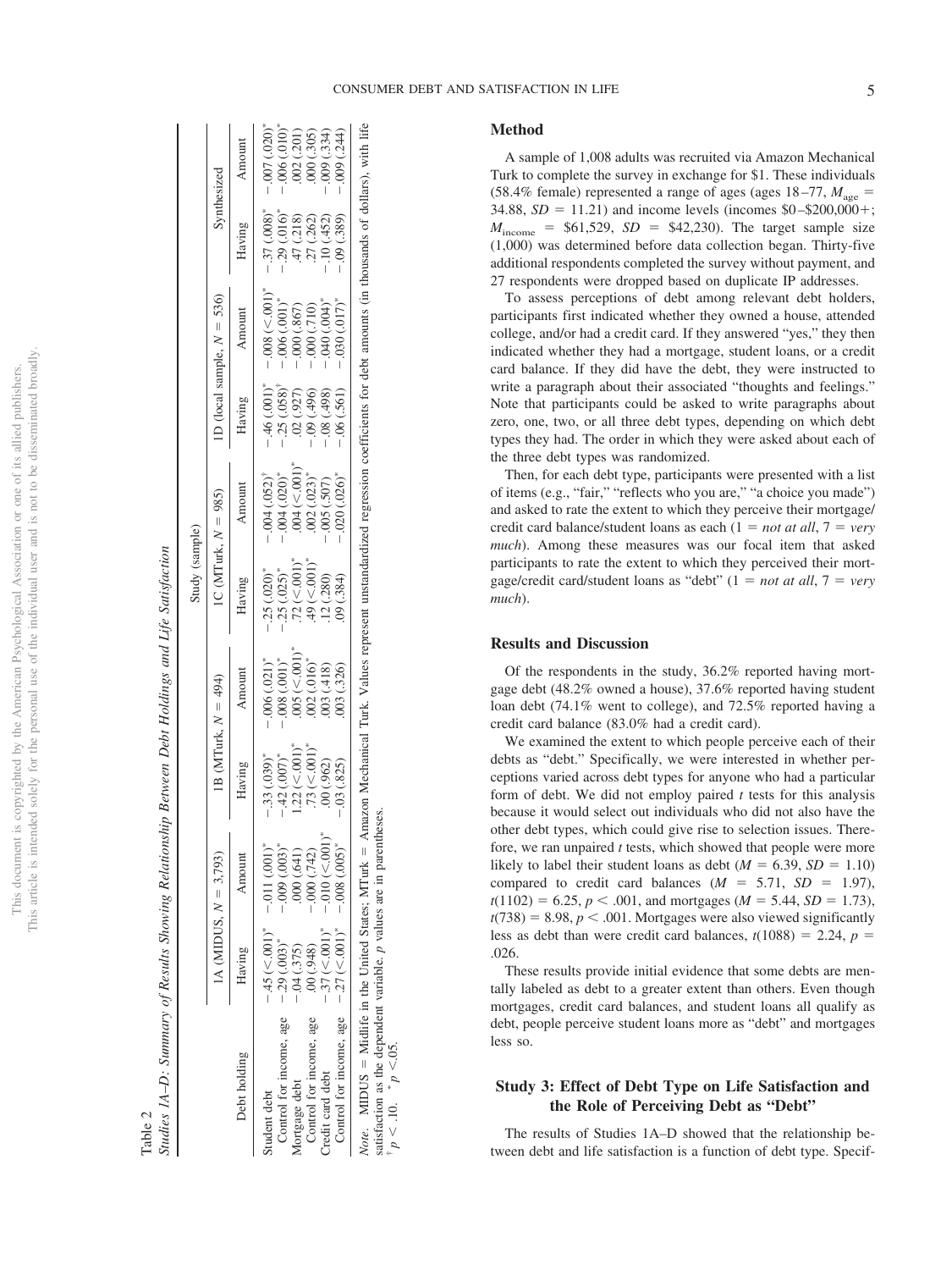ically, we observed a consistent negative relationship between debt holdings and life satisfaction for student loans—but not for mortgages or credit card balances. Study 2 then showed that more than for mortgages and credit card balances, people perceive student loans as "debt." Though Studies 1A–D and 2 provide nice external validity by measuring participants' actual debt holdings and their associated perceptions, the results are correlational. Given that it is infeasible to randomly assign actual debt holdings to consumers, the next study sought causal evidence by randomly assigning participants to mentally simulate having a particular form of debt and then measuring life satisfaction. Study 3 also allowed us to test whether the effect of debt holdings on life satisfaction is driven by the extent to which consumers mentally label the particular debt type as "debt."

#### **Method**

A sample of 901 adults was recruited via Amazon Mechanical Turk through TurkPrime (Litman, Robinson, & Abberbock, 2017) to complete the survey in exchange for \$.40. These individuals  $(47.3\%$  female) represented a range of ages (ages 19–78,  $M_{\text{age}} =$  $40.21, SD = 12.31$ ) and income levels (incomes  $$0 - $200,000 +;$  $M_{\text{income}} = $64,512, SD = $41,196$ . The target sample size (900) was determined before data collection began. The hypotheses, methods, and analyses were preregistered (https://osf.io/4je25/), and the preregistered analysis plan was followed perfectly.

This experiment followed a 2 (Has Debt: yes, no)  $\times$  3 (Debt Type: student loans, credit card balance, mortgage) betweensubjects design. All participants were instructed to imagine a scenario in which they either had debt or not. In the student loans condition, participants were told, "You attended college and [do not] currently have student loans." Participants in the mortgage condition were told, "You own a house and [do not] currently have a mortgage." Participants in the credit card balance condition were told, "You have a credit card and [do not] currently have a credit card balance."

Participants then reported their life satisfaction on the five-item satisfaction with life scale (Diener et al., 1985) adapted to conditional statements (e.g., "I would be completely satisfied with my life"). To test for the role of mentally labeling the particular debt as "debt," participants were asked to rate the extent to which they perceived student loans, a mortgage, or a credit card balance as a  $\text{debt}$  (1 = *not at all*, 7 = *very much*). To account for differences in debt amounts across debt type conditions, participants also indicated how large they imagined their given debt to be. We also included six manipulation check questions asking the extent to which participants imagined having attended college, owning a house, having a credit card, having student loans, having a mortgage, and having a credit card balance  $(1 = not at all, 7 = very$ *much*). Lastly, participants reported demographic and financial information including their age, gender, education, and income.

#### **Results and Discussion**

**Manipulation checks.** The manipulation checks confirmed that participants mentally simulated their debt situation as intended. For debt type, participants in the mortgage condition  $(M =$  $6.42$ ,  $SD = 1.12$ ) were more likely to imagine owning a house (other:  $M = 3.96$ ,  $SD = 2.25$ ),  $t(899) = -17.77$ ,  $p < .001$ ; those

in the student loans condition ( $M = 6.29$ ,  $SD = 0.99$ ) were more likely to imagine having gone to college (other:  $M = 4.30$ ,  $SD =$ 2.35),  $t(899) = -14.09$ ,  $p < .001$ ; and those in the credit card condition ( $M = 6.43$ ,  $SD = 1.12$ ) were more likely to imagine having a credit card (other:  $M = 4.25$ ,  $SD = 2.16$ ),  $t(899) =$  $-16.38$ ,  $p < .001$ . For having debt, compared to participants in the no debt conditions, those in the have debt conditions were more likely to imagine having a mortgage (debt:  $M = 6.52$ ,  $SD = 0.99$ ; no debt:  $M = 3.58$ ,  $SD = 2.50$ ),  $t(297) = 13.53$ ,  $p < .001$ , student loans (debt:  $M = 6.54$ ,  $SD = 0.91$ ; no debt:  $M = 3.71$ ,  $SD = 2.40$ ),  $t(297) = 13.63, p < .001$ , and a credit card balance (debt: *M* = 6.38,  $SD = 1.26$ ; no debt:  $M = 3.43$ ,  $SD = 2.55$ ),  $t(297) = 12.67$ ,  $p < .001$ .

**Debt holdings on life satisfaction.** To test for the effect of debt holdings for each debt type on subjective well-being, we conducted a 2 (Has Debt: yes, no)  $\times$  3 (Debt Type: student loans, credit card balance, mortgage) analysis of variance (ANOVA) on life satisfaction. As predicted, the results revealed a significant main effect of having debt (debt:  $M = 5.20$ ,  $SD = 1.17$ ; no debt:  $M = 4.21$ ,  $SD = 1.41$ ,  $F(1, 895) = 132.21$ ,  $p < .001$ , and the interaction,  $F(2, 895) = 2.89$ ,  $p = .056$ ). We also found a main effect of debt type,  $F(2, 895) = 5.79$ ,  $p = .003$ . Supporting the results from Studies 1A–D, the results revealed a significant negative effect of having student loan debt on life satisfaction: having student loans  $(M = 4.03, SD = 1.28)$  resulted in lower life satisfaction than not having student loans ( $M = 5.31$ ,  $SD = 1.09$ ),  $t(302) = 9.35, p < .001$ . While the effects were markedly smaller than for student loans (student loan debt: Cohen's  $d = 1.07, 95\%$ confidence interval [CI: .831, 1.31]); mortgage debt: Cohen's  $d =$ .668, 95% CI [.434, .901]; credit card balance: Cohen's *d* - .597, 95% CI [.365, .829]), unlike in the previous studies, here we observed a significant negative effect of having a mortgage (debt:  $M = 4.48$ ,  $SD = 1.42$ ; no debt:  $M = 5.33$ ,  $SD = 1.11$ ),  $t(297) =$ 5.77,  $p < .001$ , and of having a credit card balance (debt:  $M =$ 4.13,  $SD = 1.50$ ; no debt:  $M = 4.97$ ,  $SD = 1.28$ ),  $t(296) = 5.16$ ,  $p < .001$ .

As a robustness check, we conducted a 2  $\times$  3 ANCOVA on life satisfaction, controlling for the log of how large participants imagined their given debt to be and dummy variables indicating whether participants actually had student loans, a mortgage, or a credit card balance. The results similarly showed a significant main effect of having debt,  $F(1, 891) = 85.35, p < .001$ , a main effect of debt type,  $F(2, 891) = 6.10$ ,  $p = .002$ , and the interaction,  $F(2, 891) = 2.80, p = .061$ . When including these controls, the strong negative effect of having student loans on life satisfaction persisted,  $F(1, 891) = 60.02$ ,  $p < .001$ . Again, there were significant but smaller effects of having a mortgage,  $F(1, 891) = 25.67$ ,  $p < .001$  and a credit card balance on life satisfaction,  $F(1, 891) =$ 23.98,  $p < .001$ .

**Mental labeling as "debt."** While not preregistered, to assess whether there were differences in the extent to which each debt type was mentally labeled as "debt," we conducted a  $2 \times 3$ ANOVA on participants' debt ratings and found a main effect of debt type,  $F(2, 895) = 12.41, p < .001$ , having debt,  $F(1, 895) =$ 15.63,  $p = .001$ , and an interaction,  $F(2, 895) = 2.82$ ,  $p = .060$ . Consistent with the results of Study 2, participants perceived student loans ( $M = 6.36$ ,  $SD = 1.06$ ) more as a debt than a credit card balance ( $M = 6.05$ ,  $SD = 1.41$ ),  $t(600) = 3.06$ ,  $p = .002$ , or a mortgage ( $M = 5.84$ ,  $SD = 1.40$ ),  $t(601) = 5.20$ ,  $p < .001$ . A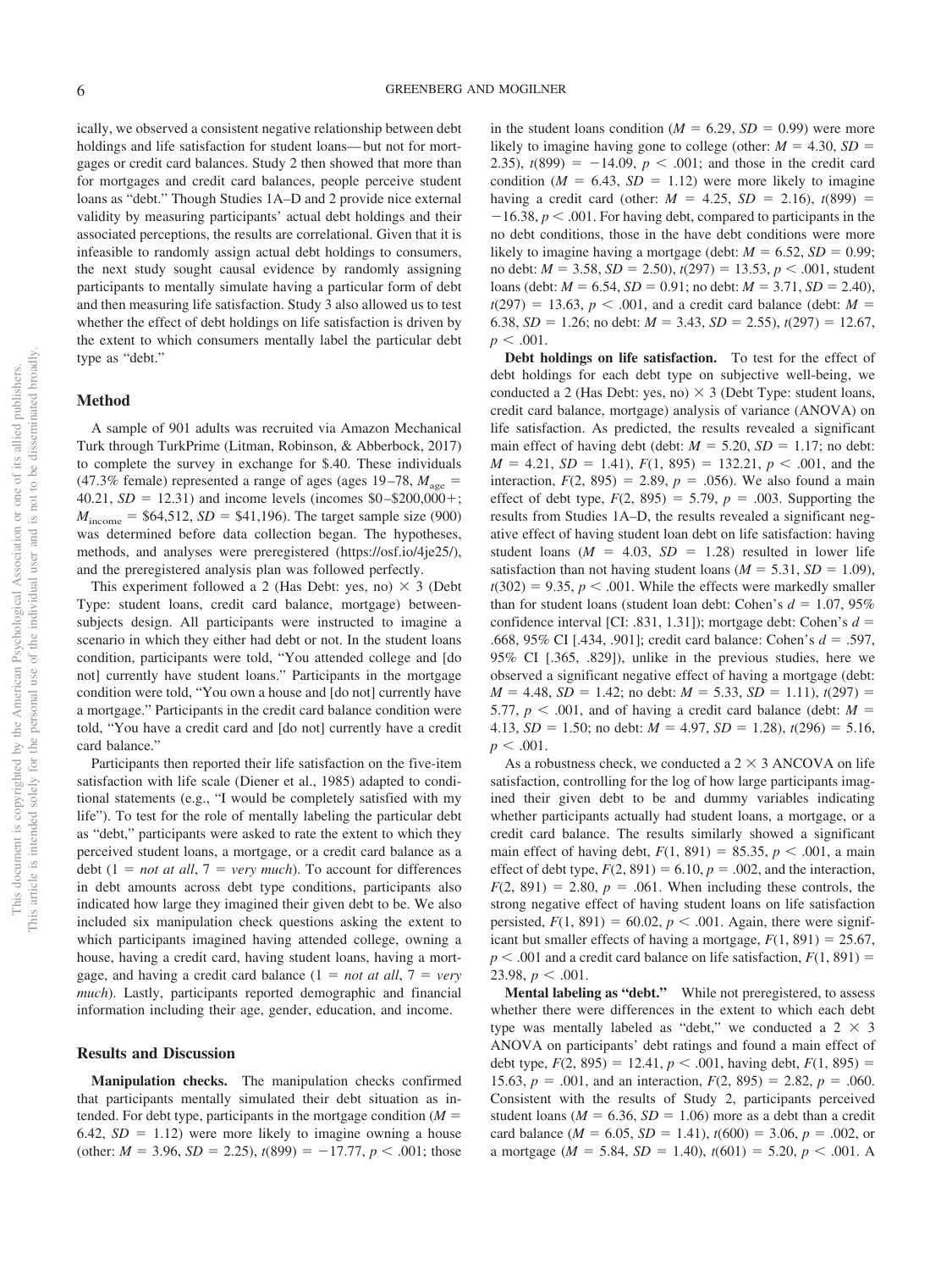credit card balance was perceived more as a debt than a mortgage,  $t(595) = 1.86, p = .064.$ 

We next tested whether the effect of having a particular type of debt on life satisfaction can be explained by differences in the extent to which certain debts are mentally labeled as "debt." We thus additionally ran a moderated mediation model using debt type as the independent variable, mental labeling as debt as a mediator, having debt as the moderator, and life satisfaction as the dependent variable (PROCESS Macro for SPSS, Model 14). To run the model, we tested the effect of mortgages or credit card balances, with student loans as the comparison. A bootstrapped (10,000 resamples) model with bias-corrected confidence estimates (Preacher & Hayes, 2004) showed that mental labeling as debt mediates the effect of mortgages versus student loans (index of moderated mediation = .2167, *SE* = .0542, 95% CI [.1197, .3336]) and credit card balances versus student loans (index of moderated mediation = .1284, *SE* = .0475, 95% CI [.0451, .2299]). The moderated mediation model is depicted in Figure 1.

Building on the correlational results of Studies 1A–D and the insight from Study 2 that people view student loans more as a debt than a mortgage or a credit card balance, the results of this experiment provide (a) causal evidence for the large negative effect of carrying a particular debt type (i.e., student loans) on life satisfaction and (b) support for the underlying role of mentally labeling one's debt holdings as "debt."

## **Study 4: Labeling Student Loans as "Debt" or Not**

The previous studies provide converging evidence showing that having student loans disproportionately hurts one's satisfaction in life because it is this debt type that people view as "debt" to the greatest extent. Thus, having this form of debt carries the incessant cognitive and emotional burden of being indebted (Algoe et al., 2010; Eisenberg, 1983; Fredrickson, 2004; Greenberg, 1980; Greenberg & Shapiro, 1971; Greenberg & Westcott, 1983; Mauss, 2002; Shumaker & Jackson, 1979; Tsang, 2006; Watkins et al., 2006), which can undermine one's overall satisfaction in life. However, if one were to not label this debt holding as a "debt," having this debt should exert less of a negative effect on life satisfaction. Study 4 was designed to test this moderating role of mental labeling as "debt" within one type of debt: student loans.

#### **Method**

A sample of 603 adults was recruited via Amazon Mechanical Turk through TurkPrime (Litman et al., 2017) to complete the survey in exchange for \$.50. These individuals (47.9% female)



*Figure 1.* Study 3 effect of debt type holdings on life satisfaction moderated by having debt and mediated by perceiving the debt as "debt."

represented a range of ages (ages  $19-82$ ,  $M_{\text{age}} = 39.55$ ,  $SD =$ 12.22) and income levels (incomes  $$0-\$200,000+\;$ ;  $M_{\text{income}}$ \$63,596,  $SD = $41,243$ ). The target sample size (600) was determined before data collection began. The hypotheses, methods, and analyses were preregistered (https://osf.io/gpx62/), and the preregistered analysis plan was followed perfectly.

This experiment followed a 2 (Has Debt: yes, no)  $\times$  2 (Mental Labeling as Debt: yes, no) between-subjects design. Participants were instructed to mentally simulate either having student loans or not: "Please imagine yourself in the following scenario: You attended college and [do NOT] currently have student loans." Then, participants in the mental label as debt condition were asked to take a few minutes to write how this could make them feel indebted, whereas those in the mental label not as debt condition wrote how this could NOT make them feel indebted.

As in Study 3, participants then reported their life satisfaction on the adapted version of the five-item satisfaction with life scale (Diener et al., 1985). Participants also indicated how large they imagined the given debt to be and responded to two manipulation check questions asking the extent to which they imagined having student loans and feeling indebted  $(1 = not at all, 7 = very much)$ . Lastly, participants reported demographic and financial information including their age, gender, education, and income.

#### **Results and Discussion**

**Manipulation checks.** The study's manipulations were effective. Participants in the having debt condition reported having student loans ( $M = 6.30$ ,  $SD = 1.11$ ) to a greater extent than those in the no debt condition ( $M = 4.31$ ,  $SD = 2.40$ ),  $t(601) = 12.79$ ,  $p \leq .001$ ; and those in the mental labeling as debt condition reported feeling more indebted ( $M = 5.92$ ,  $SD = 1.63$ ) than those in the mental labeling as not debt condition  $(M = 4.87, SD =$ 2.25),  $t(601) = 6.55$ ,  $p < .001$ .

**Effects on life satisfaction.** To test whether mental labeling one's debt as "debt" moderated the effect of having the debt, we conducted a  $2 \times 2$  ANOVA on life satisfaction. As predicted, we found a significant negative main effect of having student loan debt on life satisfaction (debt:  $M = 4.14$ ,  $SD = 1.41$ ; no debt:  $M = 5.24$ ,  $SD = 1.15$ ,  $F(1, 599) = 112.22$ ,  $p < .001$ , a significant main effect of mental labeling the debt as debt (yes:  $M = 4.48$ ,  $SD = 1.41$ ; no:  $M = 4.90, SD = 1.36$ ,  $F(1, 599) = 15.09, p < .001$ , and a significant interaction,  $F(1, 599) = 7.29$ ,  $p = .007$ . Among participants who mentally labeled their student loans as "debt" (which Studies 2 and 3 suggest is typical), those who had student loans ( $M = 3.81$ ,  $SD =$ 1.31) were significantly less satisfied with life than those without student loans ( $M = 5.18$ ,  $SD = 1.14$ ), ( $t(307) = 9.80$ ,  $p < .001$ ). We also observed a negative effect of having students loans among those who were led to *not* mentally label their student loans as debt (debt:  $M = 4.49$ ,  $SD = 1.43$ ; no debt:  $M = 5.31$ ,  $SD = 1.16$ ),  $t(292) = 5.36$ ,  $p < .001$ ; however, the size of the effect was approximately half of that in the mental label as debt condition (no debt label: Cohen's  $d =$ .625, 95% CI [.390, .858]); yes debt label: Cohen's  $d = 1.12$ , 95% CI [.875, 1.35]). Among participants who had student loans, those who mentally labeled it as debt were significantly less satisfied in life than those who did not,  $t(304) = 4.34$ ,  $p < .001$ , but there was not a significant effect among those without student loan debt,  $t(295)$  = 0.91,  $p = 0.362$ . These results are summarized in Figure 2.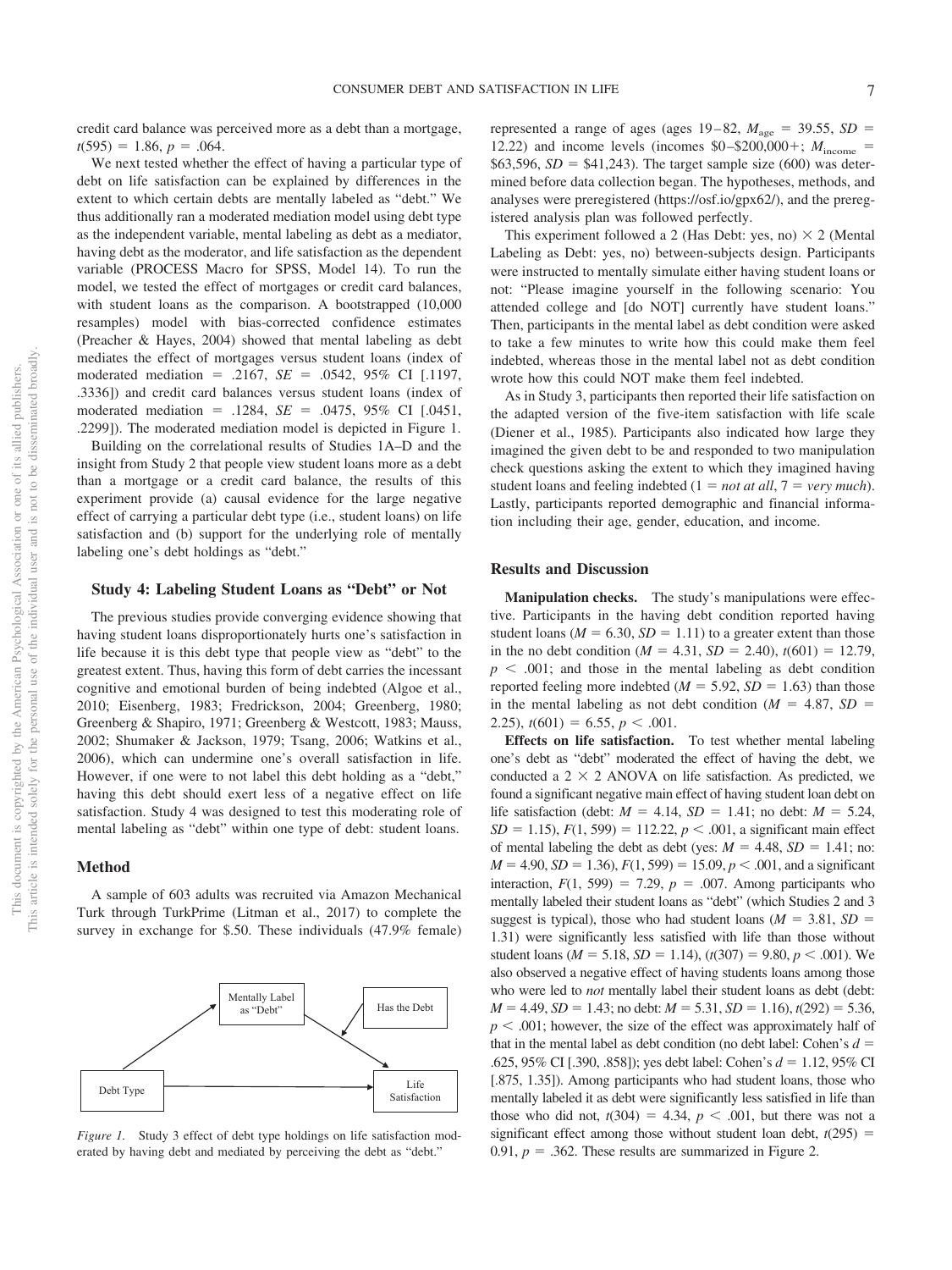

*Figure 2.* Study 4 mental labeling as debt moderates the effect of having student loans on life satisfaction. Mean levels of life satisfaction presented with standard error bars.

For robustness, we also conducted the  $2 \times 2$  ANCOVA on life satisfaction, controlling for the log of how large participants imagined the given debts to be and dummy variables indicating whether participants actually had student loans. The results persisted. We again found significant main effects of having student loans, *F*(1,  $597$ ) = 77.84,  $p < .001$  and mentally labeling student loans as debt,  $F(1, 597) = 15.55$ ,  $p < .001$ , as well as an interaction,  $F(1, 597)$  $597$ ) = 6.80,  $p = .009$ . When including these controls, the negative effect of having debt was again larger when people mentally labeled their student loans as debt,  $F(1, 597) = 68.80, p < .001$ compared to when they were led to not mentally label their student loans as debt,  $F(1, 597) = 22.75$ ,  $p < .001$ . And again, among those with student loans, mentally labeling the loans as debt had a negative effect on life satisfaction compared to not labeling their loans as debt,  $F(1, 597) = 21.81, p < .001$ , and there was no effect among those without student loans,  $F(1, 597) = 0.88$ ,  $p = .349$ .

### **General Discussion**

Wealth and prosperity are believed to be means to greater happiness. While one aspect of wealth—income—has been widely studied (e.g., Aknin et al., 2009; Diener & Biswas-Diener, 2002; Kahneman & Deaton, 2010; Kahneman et al., 2006), an equally important input into wealth—debt—has received far less attention in the literature. With debt as a key input into people's perceptions of their wealth (Greenberg, 2013; Sussman & Shafir, 2012) and perceived financial well-being's link to overall well-being (Netemeyer, Warmath, Fernandes, & Lynch, 2018), we examined whether consumers' subjective well-being as measured by their satisfaction in life is affected by debt holdings.

Findings from seven studies demonstrated that whether and how debt relates to life satisfaction is a function of the type of debt consumers hold. Namely, consumers are less satisfied with life when carrying debts that they mentally label as "debt." Whereas consumers appropriately view their student loans as debt, they are less likely to label their mortgage or credit card balance as debt (Studies 2 and 3). For this reason, despite representing the largest debts, mortgages are less related to consumers' satisfaction in life than student loans; and despite representing some of the costliest debts, credit card balances are less related to consumers' satisfaction in life satisfaction than student loans (Studies 1A–D). In contrast, having student loans is reliably associated with lower levels of life satisfaction (Studies 1A–D, 3, and 4). These results highlight that the negative relationship between debt holdings and subjective well-being may be a function of the extent to which consumers mentally label that loan as a debt (Studies 2 and 3). Indeed, when the propensity to mentally label one's student loan debt as a debt was dispelled, the effect of holding that debt on life satisfaction was attenuated (Study 4). These findings build on the prior literature by showing that consumers are not only averse to taking on debt (Amar et al., 2011; Gal & McShane, 2012; Gourville & Soman, 1998; Kettle et al., 2016; Prelec & Loewenstein, 1998; Xie & Shugan, 2001), but their overall emotional well-being can suffer from having taken on debt—depending on the type of debt they have.

Thus, in line with the argument that the relationship between money and subjective well-being might have more to do with the way consumers spend their money than how much money they have (Dunn, Gilbert, & Wilson, 2011; Dunn & Norton, 2013; Mogilner & Norton, 2016), this research suggests that the relationship between debt and subjective well-being might have more to do with what consumers borrowed the money for than how much they owe.

## **Theoretical Contributions**

These findings make important theoretical contributions to the subjective well-being literature. The extensive research examining subjective well-being and the role of wealth has typically assessed wealth using household or personal income (e.g., Aknin et al., 2009; Diener & Biswas-Diener, 2002; Kahneman & Deaton, 2010; Kahneman et al., 2006), even though debt holdings are an equally important determinant of a person's wealth. That is, just as a dollar of income increases one's wealth by a dollar, a dollar of debt reduces one's wealth by a dollar. To further inform the field's understanding of the relationship between wealth and happiness, we identified the specific role of debt, showing whether and when this feature of financial well-being influences people's emotional well-being.

These findings broaden the scope of previous inquiries into the link between debt and stress (Adams & Moore, 2007; Bell et al., 2014; Brown, Taylor, & Price, 2005; Dew & Yorgason, 2010; Drentea, 2000; Drentea & Lavrakas, 2000; Grable & Joo, 2006; Lange & Byrd, 1998; Morra, Regehr, & Ginsburg, 2008; Norvilitis, Szablicki, & Wilson, 2003; Olson-Garriott, Garriott, Rigali-Oiler, & Chao, 2015; Tay et al., 2017) by measuring consumers' satisfaction in life more generally and by distinguishing between debt types. These findings also contribute to the debt literature by identifying and explaining the downstream emotional consequences of holding debt. Research on the psychology of debt has primarily focused on consumers' decisions associated with taking on and managing their debt (Amar et al., 2011; Gal & McShane, 2012; Kettle et al., 2016; Olson & Rick, 2014; Prelec & Loewenstein, 1998). Our findings advance this literature by identifying the nuanced ways in which debts that consumers have already accrued influence their subjective well-being. This research reveals that consumers do not necessarily view all debts as "debt," which protects them from the emotional impact. Building on research that demonstrates that labeling and mental framing matter for consumer choice (Adjerid, Acquisti, & Loewenstein, 2014; Clot,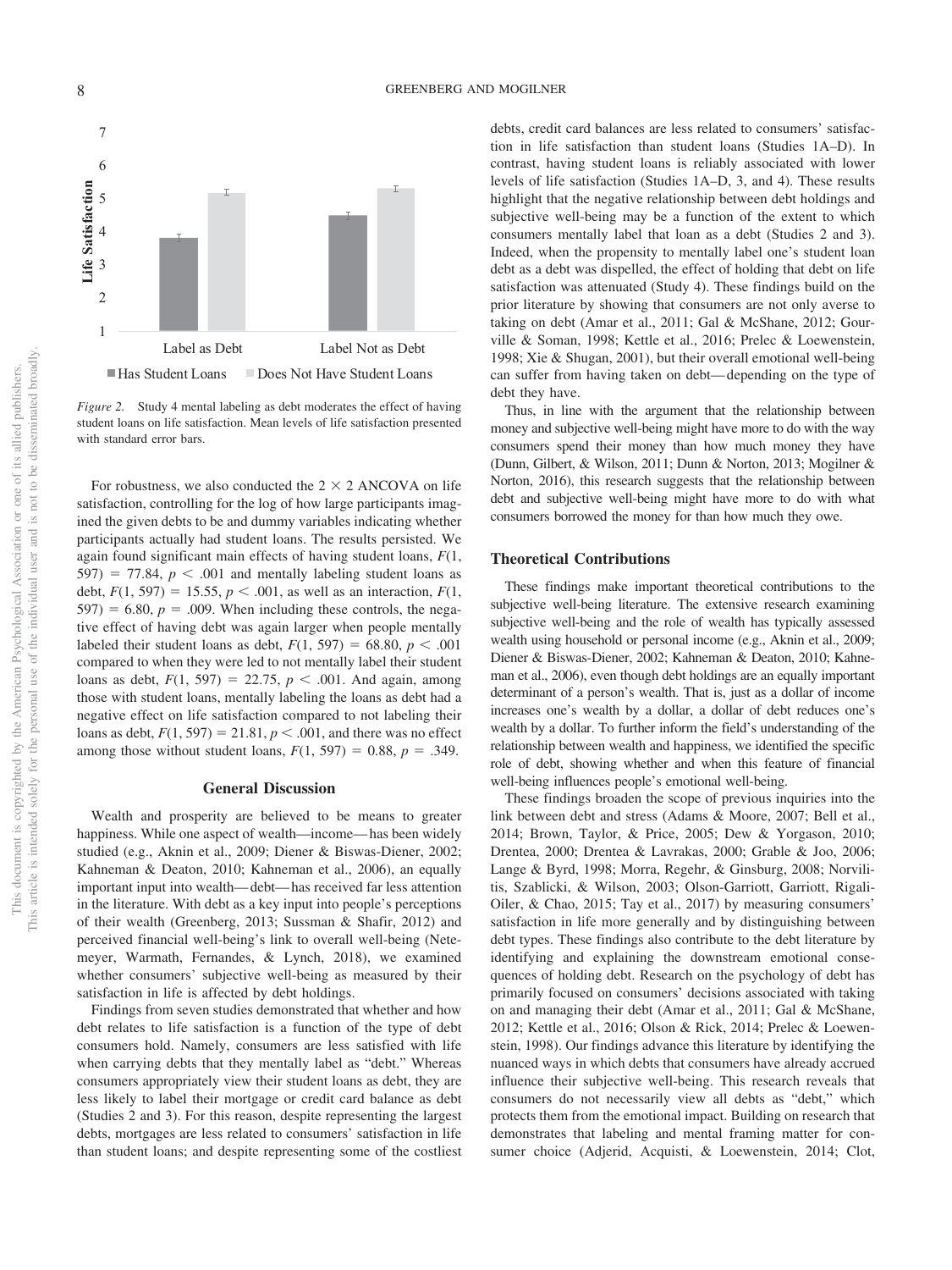Grolleau, & Méral, 2017; Liberman, Samuels, & Ross, 2004; Sussman & Olivola, 2011; Yang, Vosgerau, & Loewenstein, 2013), we demonstrate that the extent to which a debt is mentally labeled as a "debt" determines its impact on life satisfaction.

#### **Applications**

This research has clear implications for people looking to improve their emotional well-being despite being saddled with large student debt. In an additional exploratory study, we examined whether focusing college graduates with student loans on the continued benefits of having gone to college might be able to offset the negative effect of having this debt. Among indebted college graduates ( $N = 399, 56.6\%$  female,  $M_{\text{age}} = 33.33$ ; recruited on Amazon Mechanical Turk), we asked half to write about how they were still benefiting from having gone to their college before reporting their satisfaction in life. Those led to focus on the continued benefits of their degree reported greater life satisfaction  $(M_{\text{continued benefits}} = 4.29, SD = 1.54 \text{ vs. } M_{\text{control}} = 3.87, SD =$ 1.48),  $t(397) = 2.77$ ,  $p = .006$ . These preliminary data suggest that institutions of higher education might better satisfy and connect with their alumni by directing attention to their graduates' continued professional and personal benefits of having gone to the school. By aligning consumption with payment, this could minimize the labeling of one's financial investment to have attended college as "debt" and thus reduce the far-reaching emotional burden of carrying student loans.

This research also has practical implications for how consumers can improve their satisfaction following major purchases that require debt accrual more generally. Because feeling indebted makes people feel less satisfied, people should make purchases with benefits that align with their debt repayment, and should continue to focus on the lasting benefits of that purchase. For instance, instead of choosing products that are fancier and more expensive, consumers should choose products that have better long-term value so that their debts are less likely to be mentally labeled as such.

## **Limitations and Directions for Future Research**

Two caveats are worthy of mention. First, the causal effects of debt on subjective well-being (Studies 3 and 4) are based on scenario studies. Because we were not able to randomly assign actual debt holdings to consumers, we cannot rule out the possibility that other omitted factors or selection effects account for the results from Studies 1A–D. Second, our samples primarily comprise consumers in the United States, which as a culture may be relatively more comfortable with various forms of debt. It is possible that in other cultures in which lending at interest is less palatable, the effect of debt on subjective well-being could be stronger or less dependent on debt type.

Future research should attempt to further unpack the determinants of the mental labeling of certain debt types as debt. In our open-ended study mentioned in the introduction, we learned that people associate feelings of debt with a lack of control, limits on autonomy, and feeling burdened or weighed down. Further examination of the psychological underpinnings of indebtedness that lead to the negative relationship between debt and subjective well-being could provide fruitful avenues for future research and the design of interventions that could make consumers more satisfied with their financial situations and lives.

## **Conclusion**

We inquired into whether and how debt affects subjective wellbeing. Results of seven studies reveal that the type of debt matters, in part because not all debts are equally perceived as "debt." In short, the more a debt is mentally labeled as such, the more likely holding that debt will make people less satisfied with their lives. For people to achieve greater well-being, they should aim to take on debt only when they can continue (actually or perceptually) enjoying the benefits of the purchase through repayment.

## **References**

- Adams, T., & Moore, M. (2007). High-risk health and credit behavior among 18- to 25-year-old college students. *Journal of American College Health, 56,* 101–108. http://dx.doi.org/10.3200/JACH.56.2.101-108
- Addo, F. R. (2014). Debt, cohabitation, and marriage in young adulthood. *Demography, 51,* 1677–1701. http://dx.doi.org/10.1007/s13524-014- 0333-6
- Adjerid, I., Acquisti, A., & Loewenstein, G. (2014). Framing and the malleability of privacy choices. *Proceedings of the 13th Workshop on the Economics of Information Security*. Retrieved from https://www .econinfosec.org/archive/weis2014/papers/AdjeridAcquistiLoewenstein-WEIS2014.pdf
- Aknin, L. B., Norton, M. I., & Dunn, E. W. (2009). From wealth to well-being? Money matters, but less than people think. *Journal of Positive Psychology, 4,* 523–527. http://dx.doi.org/10.1080/1743 9760903271421
- Algoe, S. B., Gable, S. L., & Maisel, N. C. (2010). It's the little things: Everyday gratitude as a booster shot for romantic relationships. *Personal Relationships, 17,* 217–233. http://dx.doi.org/10.1111/j.1475-6811.2010 .01273.x
- Amar, M., Ariely, D., Ayal, S., Cryder, C. E., & Rick, S. I. (2011). Winning the battle but losing the war: The psychology of debt management. *Journal of Marketing Research, 48,* S38–S50. http://dx.doi.org/ 10.1509/jmkr.48.SPL.S38
- Ando, A., & Modigliani, F. (1963). The "life cycle" hypothesis of saving: Aggregate implications and tests. *American Economic Review, 53,* 55– 84.
- Archuleta, K. L., Dale, A., & Spann, S. M. (2013). College students and financial distress: Exploring debt, financial satisfaction, and financial anxiety. *Journal of Financial Counseling and Planning, 24,* 50–62.
- Auh, S., Shih, E., & Yoon, Y. (2008). Aligning benefits with payments: A test of the pattern alignment hypothesis. *Journal of Consumer Psychology, 18,* 292–303. http://dx.doi.org/10.1016/j.jcps.2008.09.007
- Baird, B. M., Lucas, R. E., & Donnellan, M. B. (2010). Life satisfaction across the lifespan: Findings from two nationally representative panel studies. *Social Indicators Research, 99,* 183–203. http://dx.doi.org/10 .1007/s11205-010-9584-9
- Baumeister, R. F., Vohs, K. D., Aaker, J. L., & Garbinsky, E. N. (2013). Some key differences between a happy life and a meaningful life. *Journal of Positive Psychology, 8,* 505–516. http://dx.doi.org/10.1080/ 17439760.2013.830764
- Bell, M., Nelson, J., Spann, S., Molloy, C., Britt, S., & Goff, B. (2014). The impact of financial resources on soldiers' well-being. *Journal of Financial Counseling and Planning, 25,* 41–52.
- Besharat, A., Carrillat, F. A., & Ladik, D. M. (2014). When motivation is against debtors' best interest: The illusion of goal progress in credit card debt repayment. *Journal of Public Policy & Marketing, 33,* 143–158. http://dx.doi.org/10.1509/jppm.13.007
- Besharat, A., Varki, S., & Craig, A. W. (2015). Keeping consumers in the red: Hedonic debt prioritization within multiple debt accounts. *Journal of Consumer Psychology, 25,* 311–316. http://dx.doi.org/10.1016/j.jcps .2014.08.005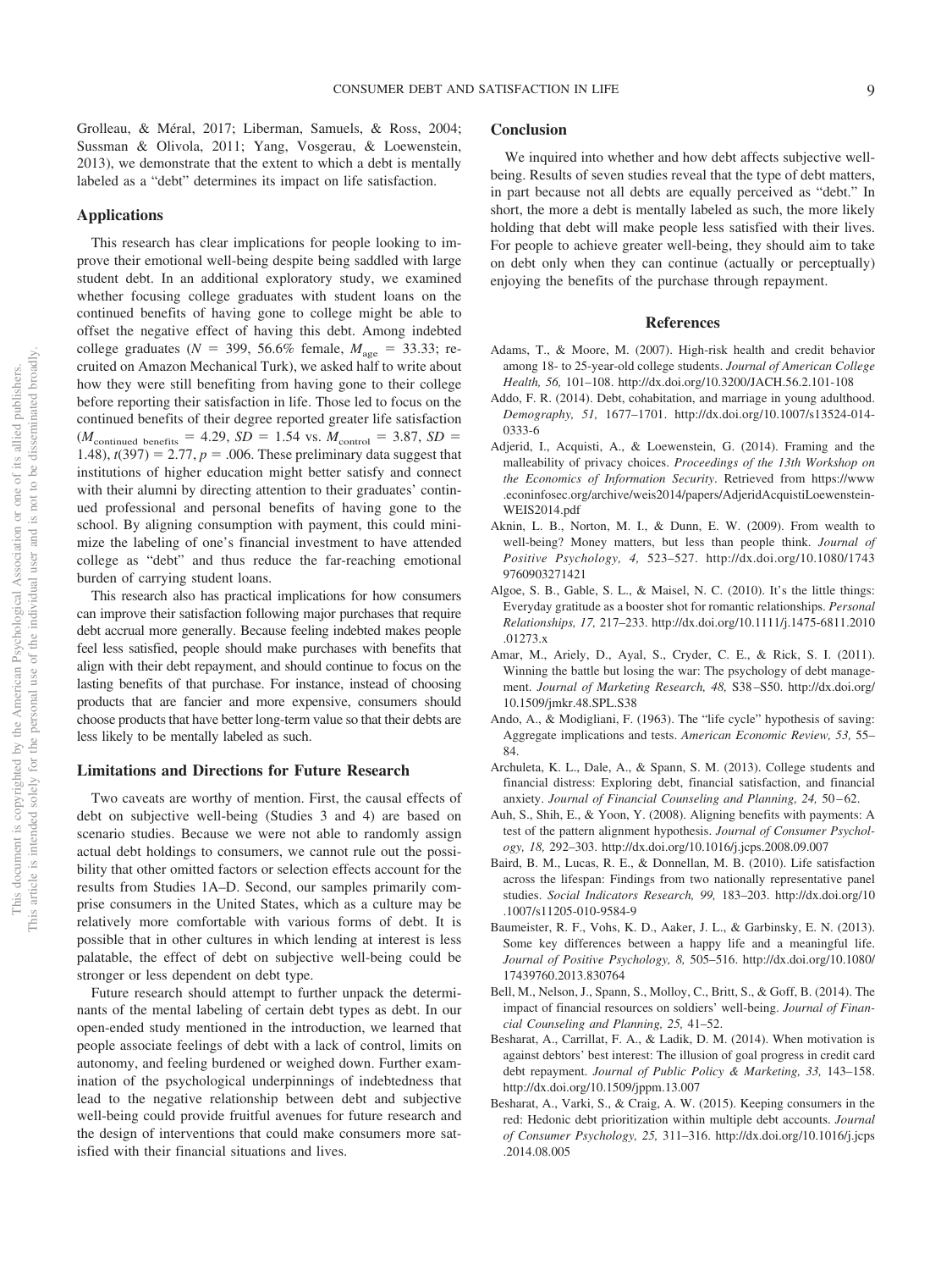- Bhattacharjee, A., & Mogilner, C. (2013). Happiness from ordinary and extraordinary experiences. *Journal of Consumer Research, 41,* 1–17. http://dx.doi.org/10.1086/674724
- Bleemer, Z., Brown, M., Lee, D., & Van der Klaauw, W. (2014). *Debt, jobs, or housing: What's keeping millennials at home?* (Staff Report No. 700). New York: Federal Reserve Bank of New York.
- Board of Governors of the Federal Reserve System. (2019). *Commercial bank interest rate on credit card plans, accounts assessed interest*. Retrieved from https://fred.stlouisfed.org/series/TERMCBCCINTNS
- Boyce, C. J., Brown, G. D., & Moore, S. C. (2010). Money and happiness: Rank of income, not income, affects life satisfaction. *Psychological Science, 21,* 471–475. http://dx.doi.org/10.1177/0956797610362671
- Bozick, R., & Estacion, A. (2014). Do student loans delay marriage? Debt repayment and family formation in young adulthood. *Demographic Research, 30,* 1865–1891. http://dx.doi.org/10.4054/DemRes.2014 .30.69
- Bricker, J., Dettling, L. J., Henriques, A., Hsu, J. W., Jacobs, L., Moore, K. B., . . . Windle, R. A. (2017). Changes in U.S. family finances from 2013 to 2016: Evidence from the Survey of Consumer Finances. *Federal Reserve Bulletin, 103,* 1–42.
- Bridges, S., & Disney, R. (2010). Debt and depression. *Journal of Health Economics, 29,* 388–403. http://dx.doi.org/10.1016/j.jhealeco.2010.02 .003
- Brim, O. G., Ryff, C. D., & Kessler, R. C. (2004). *MIDUS national survey: An overview*. Chicago, IL: University of Chicago Press.
- Brown, A. L., & Lahey, J. N. (2015). Small victories: Creating intrinsic motivation in task completion and debt repayment. *Journal of Marketing Research, 52,* 768–783. http://dx.doi.org/10.1509/jmr.14.0281
- Brown, S., Taylor, K., & Price, S. W. (2005). Debt and distress: Evaluating the psychological cost of credit. *Journal of Economic Psychology, 26,* 642–663. http://dx.doi.org/10.1016/j.joep.2005.01.002
- Burdman, P. (2005). *The student debt dilemma: Debt aversion as a barrier to college access* (Research and Occasional Paper Series CSHE. 13.05). Berkeley: University of California, Berkeley Center for Studies in Higher Education.
- Callender, C., & Jackson, J. (2005). Does the fear of debt deter students from higher education? *Journal of Social Policy, 34,* 509–540. http:// dx.doi.org/10.1017/S004727940500913X
- Callender, C., & Mason, G. (2017). Does student loan debt deter higher education participation? New evidence from England. *Annals of the American Academy of Political and Social Science, 67,* 20–48. http:// dx.doi.org/10.1177/0002716217696041
- Cecchetti, S. G., Mohanty, M. S., & Zampolli, F. (2011). The real effects of debt. *Economic Symposium Conference Proceedings: Federal Reserve Bank of Kansas City* (pp. 145–196).
- Clot, S., Grolleau, G., & Méral, P. (2017). Payment vs. compensation for ecosystem services: Do words have a voice in the design of environmental conservation programs? *Ecological Economics, 135,* 299–303. http://dx.doi.org/10.1016/j.ecolecon.2016.12.028
- Deaton, A. (2012). The financial crisis and the well-being of Americans. *Oxford Economic Papers, 64,* 1–26. http://dx.doi.org/10.1093/oep/gpr051
- Debt. (n.d.). *Oxford English dictionary online*. Retrieved from http://www .oed.com/viewdictionaryentry/Entry/11125
- De Gregorio, J. (1996). Borrowing constraints, human capital accumulation, and growth. *Journal of Monetary Economics, 37,* 49–71. http://dx .doi.org/10.1016/0304-3932(95)01234-6
- Dew, J. (2011). The association between consumer debt and the likelihood of divorce. *Journal of Family and Economic Issues, 32,* 554–565. http://dx.doi.org/10.1007/s10834-011-9274-z
- Dew, J., & Yorgason, J. (2010). Economic pressure and marital conflict in retirement-aged couples. *Journal of Family Issues, 31,* 164–188. http:// dx.doi.org/10.1177/0192513X09344168
- Diener, E., & Biswas-Diener, R. (2002). Will money increase subjective well-being? *Social Indicators Research, 57,* 119–169. http://dx.doi.org/ 10.1023/A:1014411319119
- Diener, E., & Chan, M. Y. (2011). Happy people live longer: Subjective well-being contributes to health and longevity. *Applied Psychology: Health and Well-Being, 3,* 1–43. http://dx.doi.org/10.1111/j.1758-0854 .2010.01045.x
- Diener, E., Emmons, R. A., Larsen, R. J., & Griffin, S. (1985). The satisfaction with life scale. *Journal of Personality Assessment, 49,* 71– 75. http://dx.doi.org/10.1207/s15327752jpa4901\_13
- Diener, E., Heintzelman, S. J., Kushlev, K., Tay, L., Wirtz, D., Lutes, L. D., & Oishi, S. (2017). Findings all psychologists should know from the new science on subjective well-being. *Canadian Psychology, 58,* 87–104. http://dx.doi.org/10.1037/cap0000063
- Diener, E., Ng, W., Harter, J., & Arora, R. (2010). Wealth and happiness across the world: Material prosperity predicts life evaluation, whereas psychosocial prosperity predicts positive feeling. *Journal of Personality and Social Psychology, 99,* 52–61. http://dx.doi.org/10.1037/a0018066
- Diener, E., & Oishi, S. (2000). Money and happiness: Income and subjective well-being across nations. In E. Diener & E. M. Suh (Eds.), *Culture and subjective well-being* (pp. 185–218). Cambridge, MA: MIT Press.
- Diener, E., Sandvik, E., Seidlitz, L., & Diener, M. (1993). The relationship between income and subjective well-being: Relative or absolute? *Social Indicators Research, 28,* 195–223. http://dx.doi.org/10.1007/BF0 1079018
- Diener, E., Suh, E. M., Smith, H., & Shao, L. (1995). National differences in reported subjective well-being: Why do they occur? *Social Indicators Research, 34,* 7–32. http://dx.doi.org/10.1007/BF01078966
- Drentea, P. (2000). Age, debt and anxiety. *Journal of Health and Social Behavior, 41,* 437–450. http://dx.doi.org/10.2307/2676296
- Drentea, P., & Lavrakas, P. J. (2000). Over the limit: The association among health, race and debt. *Social Science & Medicine, 50,* 517–529. http://dx.doi.org/10.1016/S0277-9536(99)00298-1
- Drentea, P., & Reynolds, J. R. (2012). Neither a borrower nor a lender be: The relative importance of debt and SES for mental health among older adults. *Journal of Aging and Health, 24,* 673–695. http://dx.doi.org/10 .1177/0898264311431304
- Dunn, E. W., Gilbert, D. T., & Wilson, T. D. (2011). If money doesn't make you happy, then you probably aren't spending it right. *Journal of Consumer Psychology, 21,* 115–125. http://dx.doi.org/10.1016/j.jcps .2011.02.002
- Dunn, E., & Norton, M. (2013). *Happy money: The science of happier spending*. New York, NY: Simon & Schuster.
- Easterlin, R. A., McVey, L. A., Switek, M., Sawangfa, O., & Zweig, J. S. (2010). The happiness-income paradox revisited. *Proceedings of the National Academy of Sciences, 107,* 22463–22468. http://dx.doi.org/10 .1073/pnas.1015962107
- Eisenberg, N. (1983). Developmental aspects of recipients' reactions to aid. In J. D. Fisher, A. Nadler, & B. M. Depaulo (Eds.), *New directions in helping: Recipient reactions to aid* (Vol. 1, pp. 189–222). Cambridge, MA: Academic Press.
- Etkin, J., & Mogilner, C. (2016). Does variety among activities increase happiness? *Journal of Consumer Research, 43,* 210–229. http://dx.doi .org/10.1093/jcr/ucw021
- Facebook IQ. (2016). *Millennials money: The unfiltered journey*. Retrieved from https://fbinsights.files.wordpress.com/2016/01/face bookiq\_millennials\_money\_january2016.pdf
- Federal Reserve Bank of New York. (2019). *Household debt and credit report*. Retrieved from https://www.newyorkfed.org/microeconomics/ hhdc.html
- Federal Student Aid. (2019). *Interest rates and fees*. Retrieved from https:// studentaid.ed.gov/sa/types/loans/interest-rates
- Field, E. (2009). Educational debt burden and career choice: Evidence from a financial aid experiment at NYU Law School. *American Economic*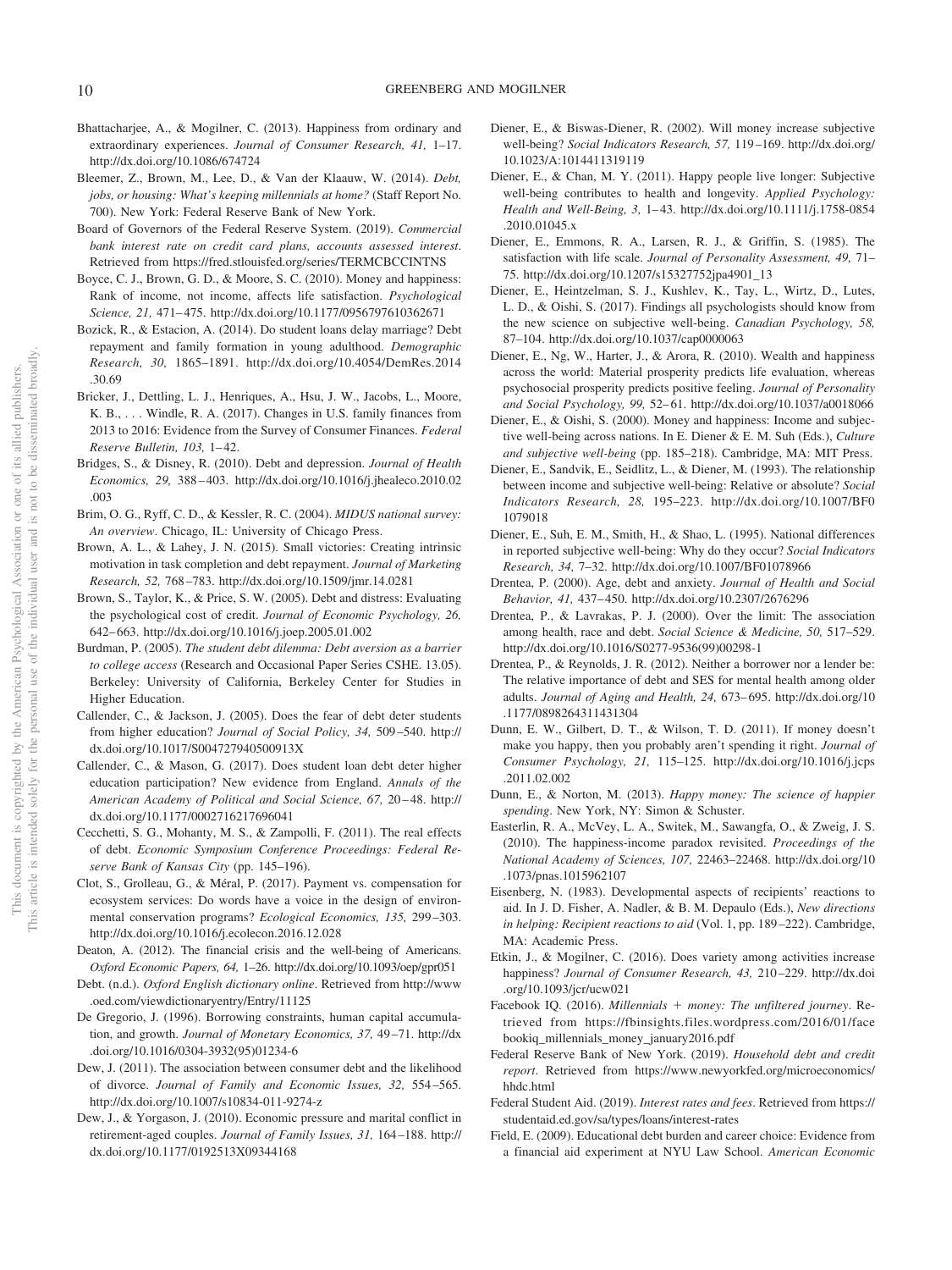*Journal: Applied Economics, 1,* 1–21. http://dx.doi.org/10.1257/app.1 .1.1

- Frank, R. H. (1999). *Luxury fever: Money and happiness in an era of excess*. Princeton, NJ: Princeton University Press.
- Freddie Mac. (2019). *30-Year fixed rate mortgage average in the United States*. Retrieved from https://fred.stlouisfed.org/series/MORTGA GE30US
- Fredrickson, B. L. (2004). Gratitude, like other positive emotions, broadens and builds. In R. A. Emmons & M. E. McCullough (Eds.), *Psychology of gratitude* (pp. 145–166). New York, NY: Oxford University Press. http://dx.doi.org/10.1093/acprof:oso/9780195150100.003.0008
- Freedman, J. (1978). *Happy people: What happiness is, who has it, and why*. New York, NY: Harcourt Brace Jovanovich.
- Frey, B. S., & Stutzer, A. (2000). Happiness, economy and institutions. *Economic Journal, 110,* 918–938. http://dx.doi.org/10.1111/1468-0297 .00570
- Fujita, F., & Diener, E. (2005). Life satisfaction set point: Stability and change. *Journal of Personality and Social Psychology, 88,* 158–164. http://dx.doi.org/10.1037/0022-3514.88.1.158
- Gal, D., & McShane, B. B. (2012). Can small victories help win the war? Evidence from consumer debt management. *Journal of Marketing Research, 49,* 487–501. http://dx.doi.org/10.1509/jmr.11.0272
- Gathergood, J. (2012). Debt and depression: Causal links and social norm effects. *Economic Journal, 122,* 1094–1114. http://dx.doi.org/10.1111/ j.1468-0297.2012.02519.x
- Gourville, J. T., & Soman, D. (1998). Payment depreciation: The behavioral effects of temporally separating payments from consumption. *Journal of Consumer Research, 25,* 160–174. http://dx.doi.org/10.1086/ 209533
- Grable, J. E., & Joo, S. H. (2006). Student racial differences in credit card debt and financial behaviors and stress. *College Student Journal, 40,* 400–409.
- Greenberg, A. E. (2013). When imagining future wealth influences risky decision making. *Judgment and Decision Making, 8,* 268–277.
- Greenberg, A. E., & Hershfield, H. E. (2016). Debt aversion and the trajectories of psychological pain. In P. Moreau & S. Puntoni (Eds.), *Advances in consumer research* (Vol. 44, pp. 123–127). Duluth, MN: Association for Consumer Research.
- Greenberg, A. E., & Hershfield, H. E. (2019a). Financial decision making. *Consumer Psychology Review, 2,* 17–29. http://dx.doi.org/10.1002/arcp .1043
- Greenberg, A. E., & Hershfield, H. E. (2019b). On shifting consumers from high-interest to low-interest debt. *Financial Planning Review, 2,* e1035. http://dx.doi.org/10.1002/cfp2.1035
- Greenberg, A. E., Sussman, A. B., & Hershfield, H. E. (2020). Financial product sensitivity predicts financial health. *Journal of Behavioral Decision Making, 33,* 15–26. http://dx.doi.org/10.1002/bdm.2142
- Greenberg, M. S. (1980). A theory of indebtedness. In K. J. Gergen, M. S. Greenberg, & R. H. Willis (Eds.), *Social exchange* (pp. 3–26). Boston, MA: Springer. http://dx.doi.org/10.1007/978-1-4613-3087-5\_1
- Greenberg, M. S., & Shapiro, S. P. (1971). Indebtedness: An adverse aspect of asking for and receiving help. *Sociometry, 34,* 290–301. http://dx.doi.org/10.2307/2786418
- Greenberg, M. S., & Westcott, D. R. (1983). Indebtedness as a mediator of reactions to aid. In J. D. Fisher, A. Nadler, & B. M. Depaulo (Eds.), *New directions in helping: Recipient reactions to aid* (Vol. 1, pp. 85–112). Cambridge, MA: Academic Press.
- Harbord, R., & Higgins, J. (2008). Meta-regression in Stata. *Stata Journal, 8,* 493–519. http://dx.doi.org/10.1177/1536867X0800800403
- Hatcher, S. (1994). Debt and deliberate self-poisoning. *British Journal of Psychiatry, 164,* 111–114. http://dx.doi.org/10.1192/bjp.164.1.111
- Hershfield, H. E., Mogilner, C., & Barnea, U. (2016). People who choose time over money are happier. *Social Psychological and Personality Science, 7,* 697–706. http://dx.doi.org/10.1177/1948550616649239
- Hirst, D. E., Joyce, E. J., & Schadewald, M. S. (1994). Mental accounting and outcome contiguity in consumer-borrowing decisions. *Organizational Behavior and Human Decision Processes, 58,* 136–152. http://dx .doi.org/10.1006/obhd.1994.1031
- Hogan, E., Bryant, S., & Overymyer-Day, L. (2013). Relationships between college students' credit card debt, undesirable academic behaviors and cognitions, and academic performance. *College Student Journal, 47,* 102–112.
- Jenkins, R., Bhugra, D., Bebbington, P., Brugha, T., Farrell, M., Coid, J., . . . Meltzer, H. (2008). Debt, income and mental disorder in the general population. *Psychological Medicine, 38,* 1485–1493. http://dx.doi.org/ 10.1017/S0033291707002516
- Kahneman, D., & Deaton, A. (2010). High income improves evaluation of life but not emotional well-being. *Proceedings of the National Academy of Sciences, 107,* 16489–16493. http://dx.doi.org/10.1073/pnas .1011492107
- Kahneman, D., Krueger, A. B., Schkade, D., Schwarz, N., & Stone, A. A. (2006). Would you be happier if you were richer? A focusing illusion. *Science, 312,* 1908–1910. http://dx.doi.org/10.1126/science.1129688
- Keese, M., & Schmitz, H. (2014). Broke, ill, and obese: Is there an effect of household debt on health? *Review of Income and Wealth, 60,* 525– 541. http://dx.doi.org/10.1111/roiw.12002
- Kettle, K. L., Trudel, R., Blanchard, S. J., & Häubl, G. (2016). Repayment concentration and consumer motivation to get out of debt. *Journal of Consumer Research, 43,* 460–477. http://dx.doi.org/10.1093/jcr/ ucw037
- Labroo, A. A., Mukhopadhyay, A., & Dong, P. (2014). Not always the best medicine: Why frequent smiling can reduce wellbeing. *Journal of Experimental Social Psychology, 53,* 156–162. http://dx.doi.org/10.1016/j .jesp.2014.03.001
- Labroo, A. A., & Patrick, V. M. (2009). Psychological distancing: Why happiness helps you see the big picture. *Journal of Consumer Research, 35,* 800–809. http://dx.doi.org/10.1086/593683
- Lange, C., & Byrd, M. (1998). The relationship between perceptions of financial distress and feelings of psychological well-being in New Zealand university students. *International Journal of Adolescence and Youth, 7,* 193–209. http://dx.doi.org/10.1080/02673843.1998.9747824
- Liberman, V., Samuels, S. M., & Ross, L. (2004). The name of the game: Predictive power of reputations versus situational labels in determining prisoner's dilemma game moves. *Personality and Social Psychology Bulletin, 30,* 1175–1185. http://dx.doi.org/10.1177/0146167204264004
- Litman, L., Robinson, J., & Abberbock, T. (2017). TurkPrime.com: A versatile crowdsourcing data acquisition platform for the behavioral sciences. *Behavior Research Methods, 49,* 433–442. http://dx.doi.org/ 10.3758/s13428-016-0727-z
- Lucas, R. E. (2007). Adaptation and the set-point model of subjective well-being: Does happiness change after major life events? *Current Directions in Psychological Science, 16,* 75–79. http://dx.doi.org/10 .1111/j.1467-8721.2007.00479.x
- Ludvigson, S. (1999). Consumption and credit: A model of time-varying liquidity constraints. *Review of Economics and Statistics, 81,* 434–447. http://dx.doi.org/10.1162/003465399558364
- Lykken, D., & Tellegen, A. (1996). Happiness is a stochastic phenomenon. *Psychological Science, 7,* 186–189. http://dx.doi.org/10.1111/j.1467- 9280.1996.tb00355.x
- Lyubomirsky, S., King, L., & Diener, E. (2005). The benefits of frequent positive affect: Does happiness lead to success? *Psychological Bulletin, 131,* 803–855. http://dx.doi.org/10.1037/0033-2909.131.6.803
- Lyubomirsky, S., Sheldon, K. M., & Schkade, D. (2005). Pursuing happiness: The architecture of sustainable change. *Review of General Psychology, 9,* 111–131. http://dx.doi.org/10.1037/1089-2680.9.2.111
- Mauss, M. (2002). *The gift: The form and reason for exchange in archaic societies*. London, United Kingdom: Routledge.